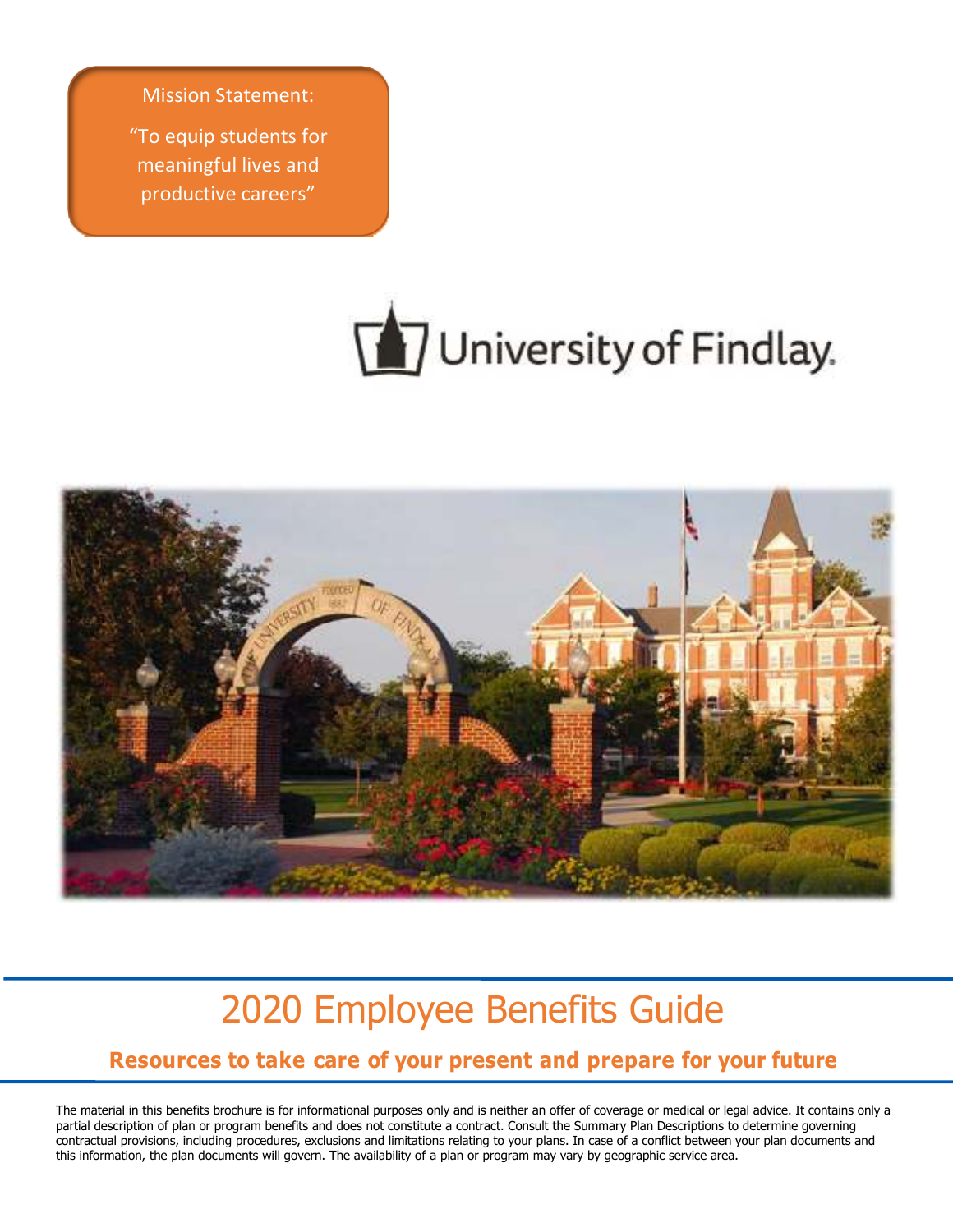### **Employee Benefits Enrollment & Eligibility**

University of Findlay offers an excellent selection of benefits for benefit eligible employees.

This Employee Benefits Enrollment Guide is designed to familiarize you with the benefits that are available to you. Benefits are a significant part of your total compensation package. It is important to be aware of the benefits and the value they represent.

#### **Eligibility**

Employees working full-time 30 hours or more a week are eligible to participate in the University of Findlay Employee Benefits Program. For most of our benefit plans your coverage will become effective on your date of hire. You must be actively at work for your coverage to be effective on your eligibility date. You may also enroll your eligible dependents in the University of Findlay Benefit Plans. Your eligible dependents include your spouse (see spousal eligibility clause on page 3) as well as your dependent children, whether natural, adopted, stepchildren, foster, or those for whom you have legal custody by court decree. When enrolling in medical, dental or vision coverage, you may enroll any dependent child up to age 26.

#### **What is Open Enrollment?**

Open Enrollment is a once-a-year opportunity to make changes to your current benefits and to review which dependents you will be covering during the new plan year. All changes you request will take effect January 1, 2020.

> **Enrollment Deadline: Friday, November 15th**

#### **Making Election Changes During the Year?**

In most cases, your benefit elections remain in effect until the next annual open enrollment period. You will

not be able to make any plan changes unless you experience a life status change.

#### **Life Status Change Events**

Events described in IRS regulations allow you to make a change to your benefit coverage if you experience any of the following:

- Marriage or divorce
- Death
- Birth or adoption of a dependent
- Change in employment status
- Dependent satisfying or ceasing to satisfy the plan's eligibility requirements
- Loss of or significant change to your current coverage
- Judgment, decree or court order
- Enrollment / ceasing to be enrolled in Medicare or Medicaid
- Ceasing to be enrolled in Children's Health Insurance Program (CHIP)

#### **You have 30 days from the date of the event to report and update your benefits with the Human Resources department.**

#### **What's new this year?**

We are happy to inform you Medical and Dental benefits will remain exactly the same as what is currently in place. The Vision, Life and Disability plans are moving to Metlife. If you are enrolled in our Voluntary Life insurance benefits, the payroll deduction may change if you enter a new age band or have experienced a salary adjustment in the last twelve months. You can find rate information on pages 12 & 13 of this enrollment guide.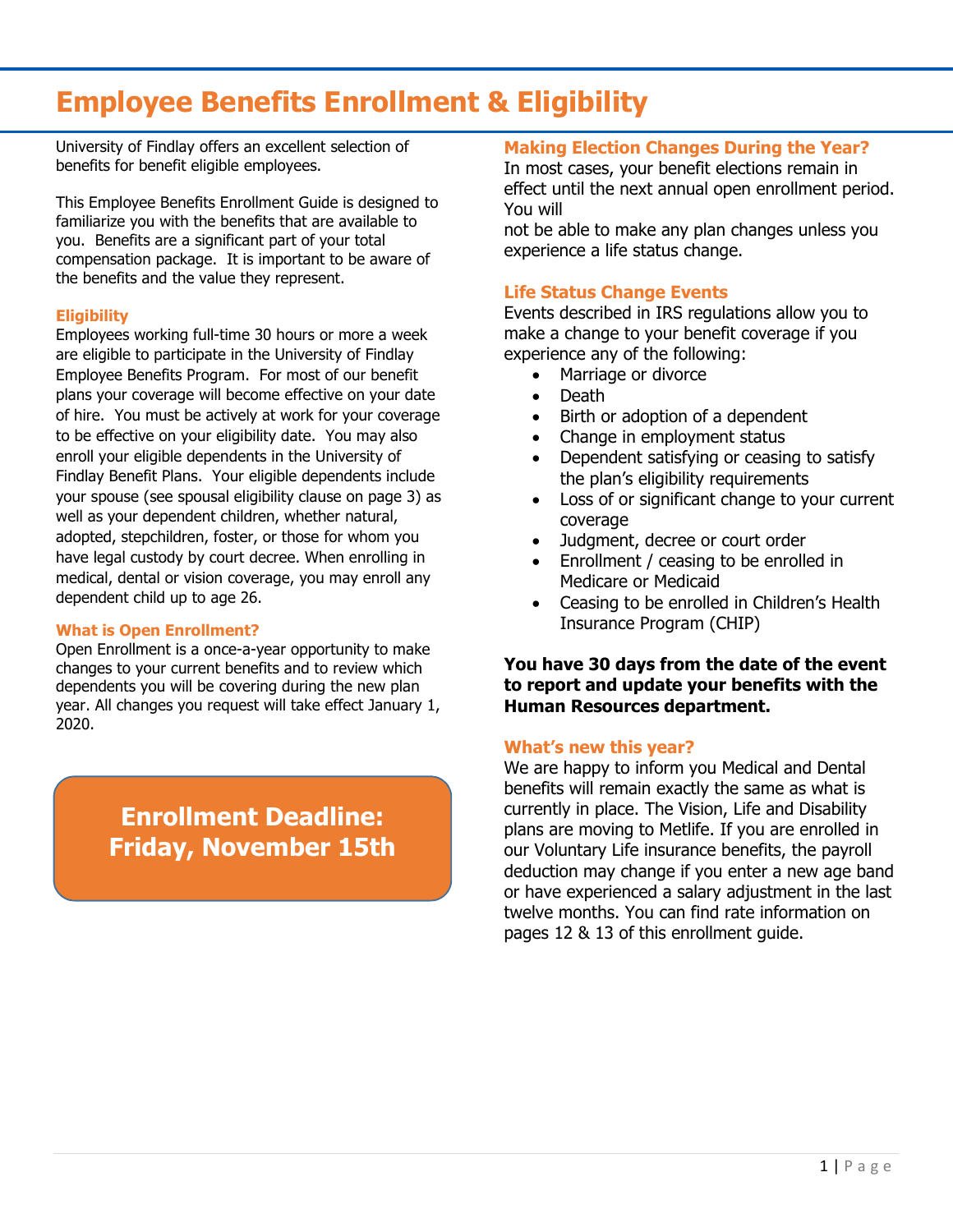### **Frequently Asked Questions**

#### **What is a Deductible?**

A deductible is the amount of money you or your dependents must pay toward a health claim before your insurance company makes any payments for health care services rendered. For example, if you have a \$1,500 deductible, you would be required to pay the first \$1,500, in total, of any claims during a plan year. The deductible excludes copayments where applicable.

#### **What is Coinsurance?**

Coinsurance is the amount expressed as a percentage of covered health services that you must pay after you have satisfied your plan deductible.

#### **How do I know when to go to an Urgent Care Center vs. the Emergency Room?**

If you need medical care when your regular doctor is not available, think about going to an urgent care center. The urgent care center should be used for minor emergencies (fever, cough, pain, etc.) when your physician's office is closed and your symptoms are too severe to wait until the office reopens or when you are out -of-town. The cost is less for the urgent care center than the ER and getting care at the urgent care center will most certainly be faster than an ER Emergency rooms should only be used for true emergencies such as broken bones, vigorous bleeding or severe pain.

The next time you are faced with deciding where to go, be sure to evaluate all your options and choose the setting that best suits your illness or injury. **Remember, TeleDoc and our Cosiano Health Center is available to you.**

Of course, in a true emergency, seek the appropriate care without delay.

#### **What is Out-Of-Pocket Maximum?**

The maximum amount (deductible and coinsurance) that an insured will have to pay for covered expenses under a plan. Once the out-of-pocket limit is reached, the plan will cover eligible expenses at 100%.

#### **What is an Explanation of Benefits?**

An EOB (Explanation of Benefits) is a description the insurance company sends to you explaining the health care charges that you incurred and the services for which your doctor has requested payment. You should compare your EOB to the bill you receive from the doctor. All data on your EOB should match the information that appears on the statements you receive from your doctor. If it doesn't, contact the doctor's office immediately.

#### **What is Preventive Care?**

Preventive care is proactive, comprehensive care that emphasizes prevention and early detection. This care includes physical exams, immunizations, well woman and well man exams. Be sure your child gets routine checkups and vaccines as needed, both of which can prevent medical problems (and bills) down the road. Also, adults should get preventive screenings recommended for their age to detect health conditions early.

**Remember all preventive care benefits are covered 100% under all three medical plan options, as long as you visit an in-network provider.** 

#### **What is the difference between generic and brand name drugs?**

The difference between generic and brand name medications lies in the name of the drug and the cost. Generic drugs cost much less than brand name drugs, save you and your employer money, and provide the same health benefits as brand name drugs.

#### **What is the benefit of Mail Order Drugs?**

Mail order drugs are perfect for patients who take medication on an ongoing basis. Examples are high blood pressure medication, high cholesterol medication, insulin and birth control. Mail Order drugs are convenient because they are delivered to your doorstep which relieves the stress of standing in line at the pharmacy.

#### **What should I ask my doctor?**

Amazingly, many patients do not ask their doctor basic questions. "How much will my treatment cost?" "Can I be treated another way that is equally effective but less costly?" "What are the risks?" "What are the side effects?" Having a dialogue with your physician can help you better understand how his or her care decisions affect your health plan costs. It will also help your doctor get to know you better and consequently prescribe treatment that is more effective.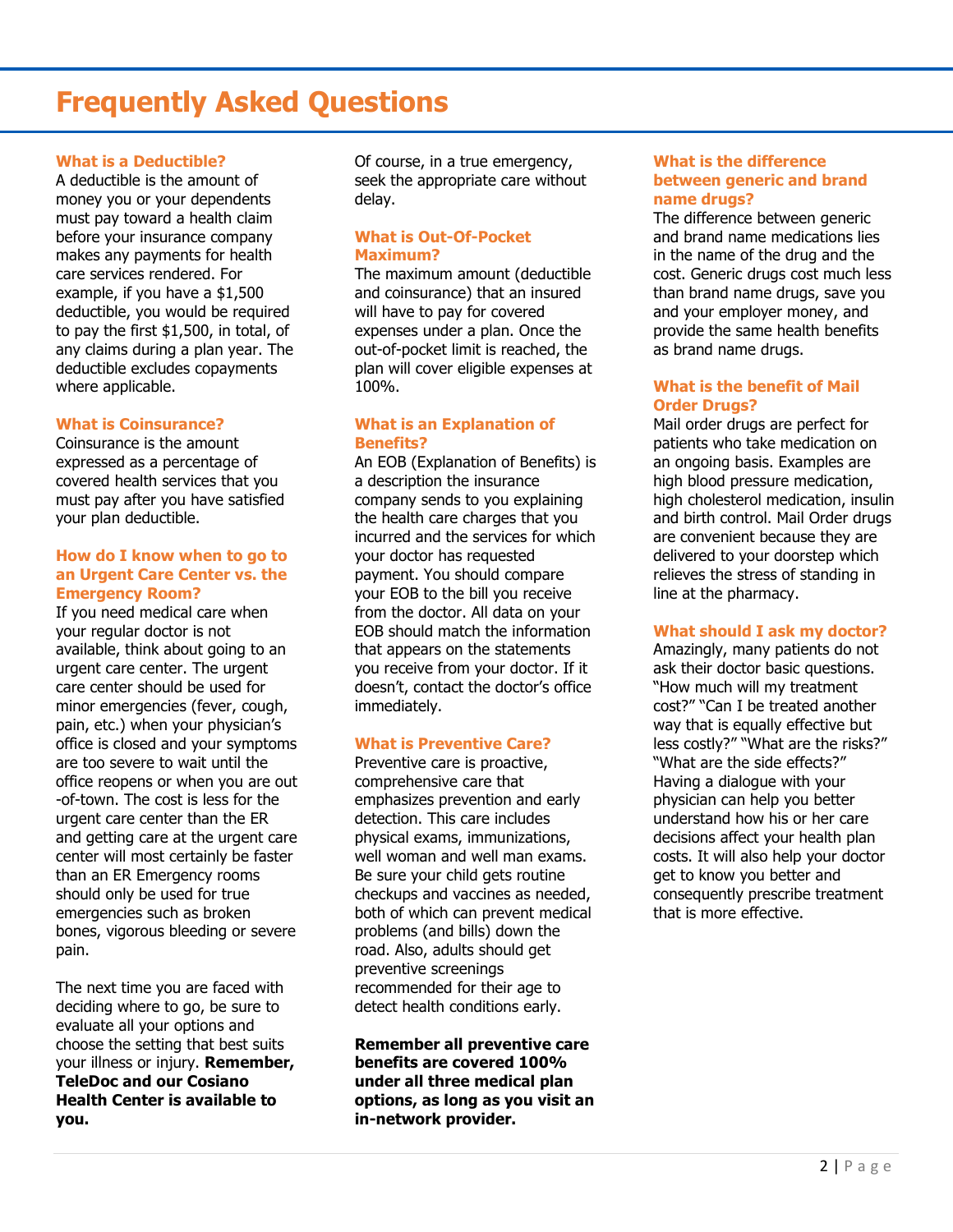### **Have Questions? Need Help?**

#### **Benefit Resource Center**

With the ever-increasing cost of providing benefits and the expansion of consumer directed health plans, employers are looking for ways to improve employee access to benefit information, reduce costs and increase accountability for benefit choices. Since internal resources are often limited, many look to outsource administration and communication functions.

That's why we've developed the Benefit Resource Center. Our toll-free one-call benefits information hotline was specifically designed to act as a single point of contact for all benefit questions and claim issues. Outsourcing benefit questions and claim issues helps streamline your benefit administration and cut costs, while providing your employees and families with better benefit-related support services.

Our seamless integration with your human resources department frees your staff from many time-consuming benefit administration duties.

#### **Benefit Specialists**

Our Benefit Resource Center is staffed with experienced professionals who are well versed in employee benefits. They are committed to providing superior customer service and participant advocacy.

Our Benefit Specialists will be able to:

- Answer benefit plan/policy questions
- Assist with eligibility and claim problems with carriers
- Provide claim appeals information and explain the process
- Explain allowable family status election changes (adding newborns, marriage, divorce, etc.)
- Provide vendor plan contact information

You can contact the Benefit Resource Center at 855-874-0829 or via e-mail at BRCMidwest@usi.com. They are available 8am – 5pm EST & CST.

### **Working Spouse Eligibility**

A spouse of a University of Findlay employee is required to participate in his/her employer sponsored health care plan if the spouse has access to continuous group health coverage through his/her employment, and the employer contributes at least 50 percent of the premium.

If these conditions are met, the spouse must enroll in his/her employer's health care plan. The spouse will be permitted to remain on the University of Findlay's plan for secondary health care coverage.

This rule does not apply if your spouse is:

- Not employed
- Self employed
- Is not offered medical coverage at their employer
- Both you and your spouse work for the University of Findlay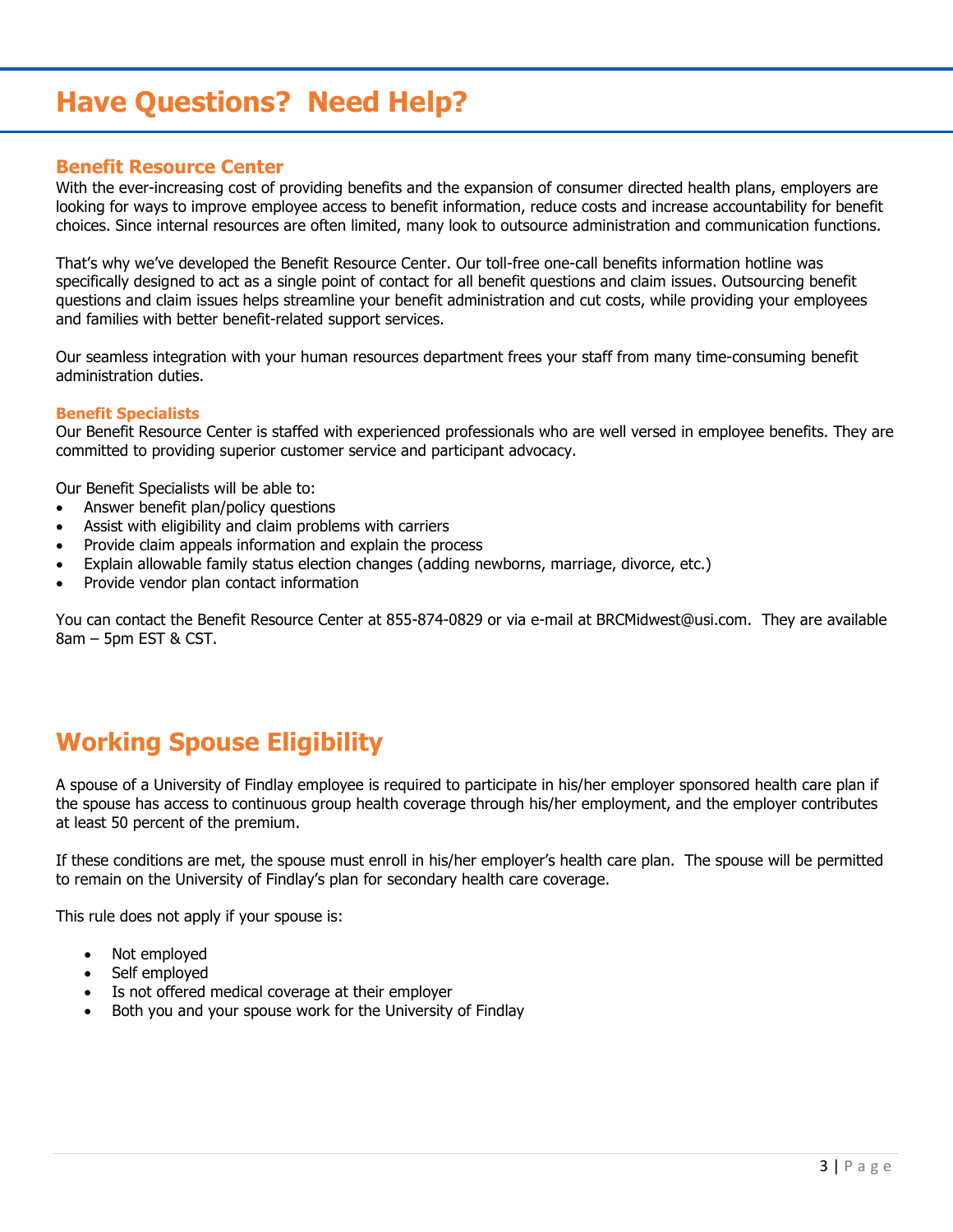### **Medical Benefits**

University of Findlay offers 3 medical plans administered by UMR. Medical Plans feature a deductible, office visit copayment, prescription drug coverage and coinsurance for certain services.

Through these plans you have access to thousands of network physicians and hospitals in the United States. You, the employee, and your dependents are responsible for ensuring the providers that you utilize are **In Network**. To access a listing of providers, logon to www.umr.com



|                                                  | <b>Orange PPO</b>                                                                                                                                                                                                                                  | <b>Black PPO</b>                                                                                                                                                                                                                    | <b>High Deductible Plan</b><br><b>HDHP</b><br>(non-creditable) |
|--------------------------------------------------|----------------------------------------------------------------------------------------------------------------------------------------------------------------------------------------------------------------------------------------------------|-------------------------------------------------------------------------------------------------------------------------------------------------------------------------------------------------------------------------------------|----------------------------------------------------------------|
| <b>Medical Benefit</b>                           | <b>In Network</b>                                                                                                                                                                                                                                  | <b>In Network</b>                                                                                                                                                                                                                   | <b>In Network</b>                                              |
| <b>Deductible (You Pay)</b>                      | \$750 per person<br>\$1,500 max per family<br>Embedded                                                                                                                                                                                             | \$1,500 per person<br>\$3,000 max per family<br>Embedded                                                                                                                                                                            | \$3,000 single<br>\$6,000 max per family<br>Non-Embedded       |
| <b>Coinsurance</b><br>(Insurance Pays)           | 75% of medical charges<br>after you meet deductible                                                                                                                                                                                                | 75% of medical charges<br>after you meet deductible                                                                                                                                                                                 | 75% of medical charges<br>after you meet deductible            |
| <b>Out of Pocket</b><br><b>Maximum (You Pay)</b> | \$2,500 per person<br>\$5,000 max per family                                                                                                                                                                                                       | \$4,000 per person<br>\$8,000 max per family                                                                                                                                                                                        | \$3,425 per person<br>\$6,850 max per family                   |
|                                                  | The deductible is included<br>in the out of pocket max.                                                                                                                                                                                            | The deductible is included<br>in the out of pocket max.                                                                                                                                                                             | The deductible is included<br>in the out of pocket max.        |
| <b>Physician Office Visit</b>                    | 75% primary care visit<br>75% specialist visit                                                                                                                                                                                                     | 75% primary care visit<br>75% specialist visit                                                                                                                                                                                      | 75% primary care visit<br>75% specialist visit                 |
| <b>Preventive Care</b>                           | 100%                                                                                                                                                                                                                                               | 100%                                                                                                                                                                                                                                | 100%                                                           |
| <b>Emergency Room</b>                            | 75%                                                                                                                                                                                                                                                | 75%                                                                                                                                                                                                                                 | 75%                                                            |
| <b>Hospital Services</b>                         | 75%                                                                                                                                                                                                                                                | 75%                                                                                                                                                                                                                                 | 75%                                                            |
| Lab/X-Ray                                        | 75%                                                                                                                                                                                                                                                | 75%                                                                                                                                                                                                                                 | 75%                                                            |
| <b>Retail Drugs</b><br>(You Pay)                 | *Prescription Drug separate<br>Out of Pocket Maximum:<br>\$1,250 per person/\$2,500<br>per Family<br>Tier 1: \$8 copay<br>Tier 2: \$22 copay or 25%,<br>whichever is greater<br>Tier 3: \$42 copay or 30%,<br>whichever is greater                 | *Prescription Drug separate<br>Out of Pocket Maximum:<br>\$1,250 per person/\$2,500<br>per Family<br>Tier 1: \$10 copay<br>Tier 2: \$30 copay or 25%,<br>whichever is greater<br>Tier 3: \$50 copay or 30%,<br>whichever is greater | Deductible then 75%                                            |
| <b>Mail Order Drugs</b>                          | Specialty: 50%                                                                                                                                                                                                                                     | Specialty: 50%                                                                                                                                                                                                                      |                                                                |
|                                                  | Mail order 2x Retail<br>Mail order 3x Retail<br>Tier1: \$16 copay<br>Tier 1: \$30 copay<br>Tier 2: \$44 copay or 25%,<br>whichever is greater<br>whichever is greater<br>Tier 3: \$84 copay or 30%<br>whichever is greater<br>whichever is greater | Tier 2: \$90 copay or 25%,<br>Tier 3: \$150 copay or 30%,                                                                                                                                                                           | Deductible then 75%                                            |

Coinsurance percentages shown in the above plan descriptions represent the percentages paid by the health plan. Refer to the benefit summary or certificate of coverage for more information.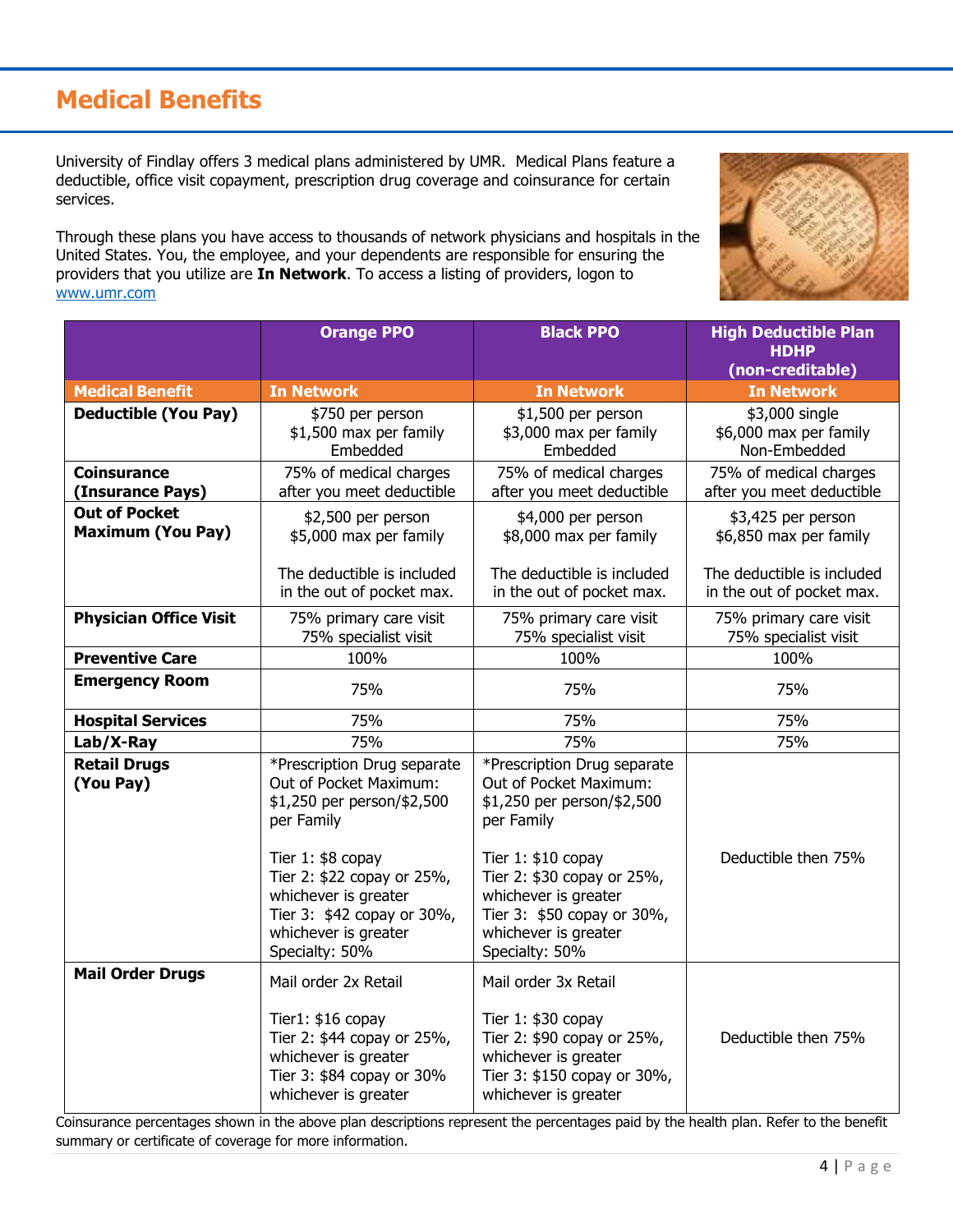Non-emergency, outpatient MRI and CT Scans will be subject to a benefit maximum.

|            | <b>With Contrast</b> | Without Contrast | With and Without<br>Contrast |
|------------|----------------------|------------------|------------------------------|
| <b>MRI</b> | \$800                | \$600            | \$1,200                      |
| <b>CT</b>  | \$500                | \$400            | \$600                        |

- In the event a non-emergency, outpatient imaging procedure is required all employees and dependent family members on the plan are encouraged to obtain the procedure at a costeffective facility.
- Members should use the My Healthcare Cost Estimator to locate providers or call UMR Customer Service.
- If the facility bills more than the maximum the provider could balance bill you.
- If you are balance billed and feel there was not an alternative imaging facility within a reasonable geographic range or the additional fees were related to medical necessity, you can appeal the claim to UMR.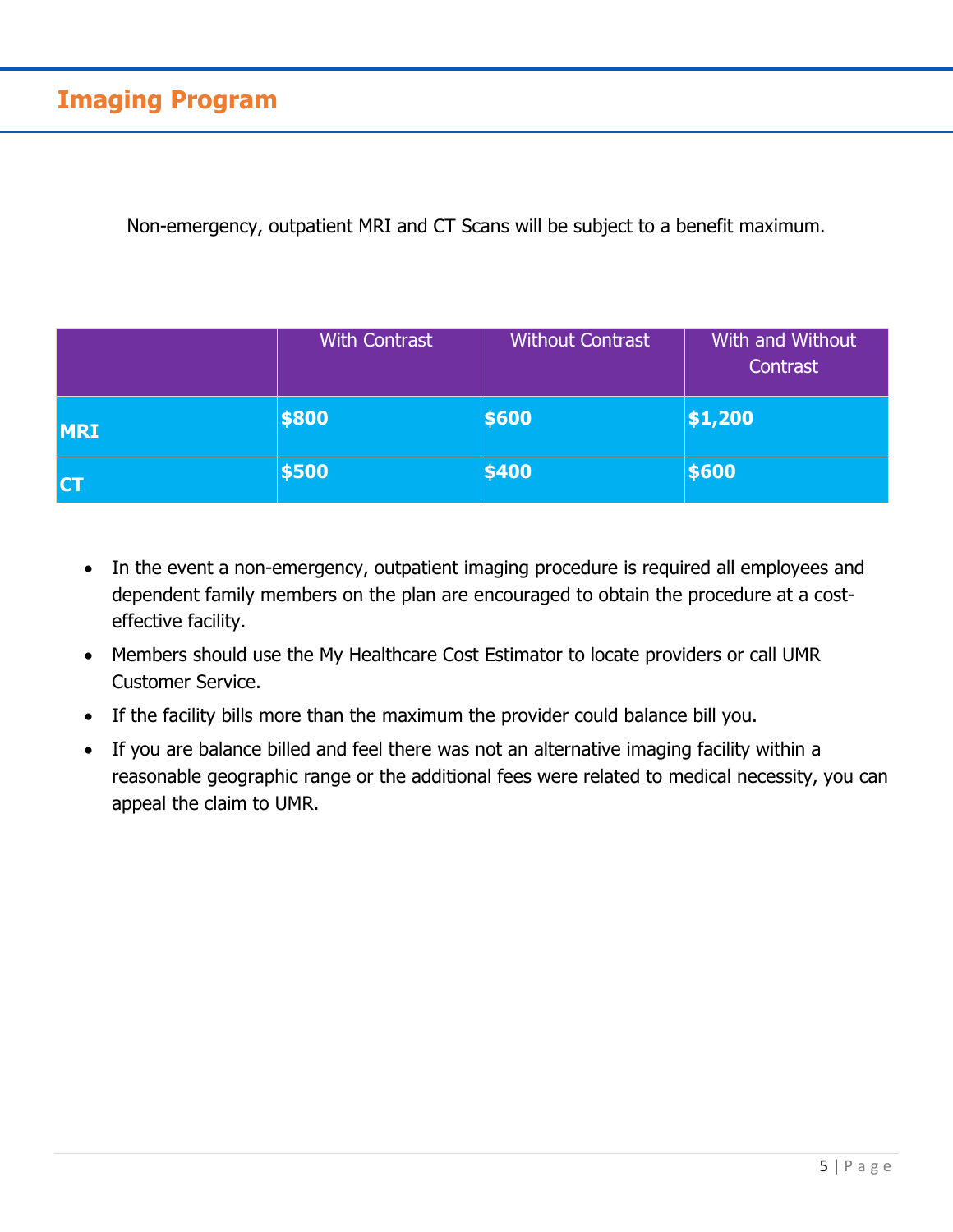### **Dental Benefits**

The dental plan is administered by UMR. The details of your plan are below.



| <b>Dental Benefit</b>               | <b>Dental PPO</b>                                                             |
|-------------------------------------|-------------------------------------------------------------------------------|
| <b>Deductible (You Pay)</b>         | \$50 per person                                                               |
|                                     | \$100 family maximum                                                          |
| <b>Benefit Maximum</b>              | \$1,500 maximum per person                                                    |
| <b>Preventive Services</b>          | 100%                                                                          |
|                                     | Insurance pays 100% for oral exams, x-rays and cleanings Annual Limits        |
|                                     | Apply                                                                         |
| <b>Basic Services</b>               | After deductible is met, insurance pays 80%                                   |
|                                     | Services include fillings, extractions, periodontics, root canals and general |
|                                     | anesthesia                                                                    |
| <b>Major Services</b>               | After deductible is met, insurance pays 60%                                   |
|                                     | Services include crowns, dentures, fixed and removable prosthetics            |
| <b>Annual Maximum Benefit</b>       | \$1,500                                                                       |
| <b>Orthodontia Care</b>             | 50%                                                                           |
| (dependent children only)           |                                                                               |
| <b>Orthodontia Lifetime Maximum</b> | \$1,500                                                                       |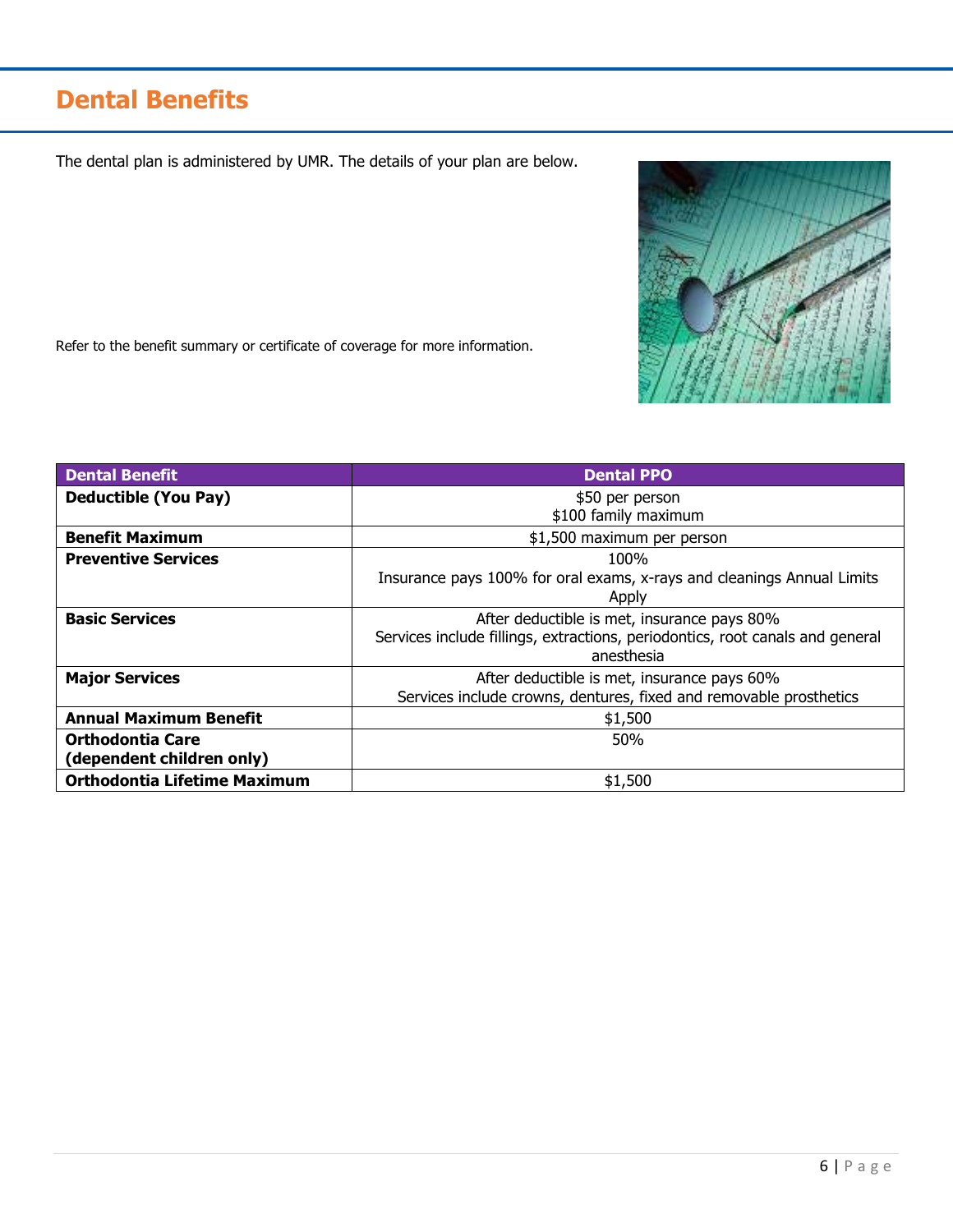### **Vision Benefits**

Sight, it's a beautiful thing and not to be taken for granted. Whether you want to be incognito and wear contact lenses or stand out in the crowd with the latest stylish frames, this vision plan has you covered. Go anywhere in the network for an exam, but we suggest you use a major retail chain when getting your frames and lenses.

The vision plan is administered by Metlife which offers a Preferred Provider Network for you to choose a vision care provider. To access a listing of providers (private practice and retail centers) logon to www.metlife.com

The benefits are below. Look them over. If they seem fuzzy, it might be time to sign up and utilize them!



| <b>Vision Benefit</b>                               | <b>In Network</b>                            | <b>Out of Network</b>                                                                |
|-----------------------------------------------------|----------------------------------------------|--------------------------------------------------------------------------------------|
| Vision Exam                                         | \$10 copay                                   | Your coverage out of network will be<br>less or you will receive a lower<br>benefit. |
| Materials                                           | \$25 copay                                   | Your coverage out of network will be<br>less or you will receive a lower<br>benefit. |
| Exams                                               | 100%                                         | Up to $$45$                                                                          |
| <b>Benefit after Copay</b>                          |                                              |                                                                                      |
| Single Vision Lenses                                | 100%                                         | Up to $$30$                                                                          |
| <b>Bifocals Lenses</b>                              | 100%                                         | Up to $$50$                                                                          |
| Trifocals Lenses                                    | 100%                                         | Up to $$65$                                                                          |
| Contact Lenses (Instead of prescription<br>glasses) | 100% to \$130 allowance; 20% off<br>balance  | Up to $$105$                                                                         |
| Frames                                              | 100% to \$130; allowance; 20% off<br>balance | Up to \$70                                                                           |
| <b>Frequency of Services</b>                        |                                              |                                                                                      |
| Vision Exam                                         | Once every 12 months                         | Once every 12 months                                                                 |
| Lenses                                              | Once every 12 months                         | Once every 12 months                                                                 |
| Contacts                                            | Once every 12 months                         | Once every 12 months                                                                 |
| <b>Frames</b>                                       | Once every 12 months                         | Once every 12 months                                                                 |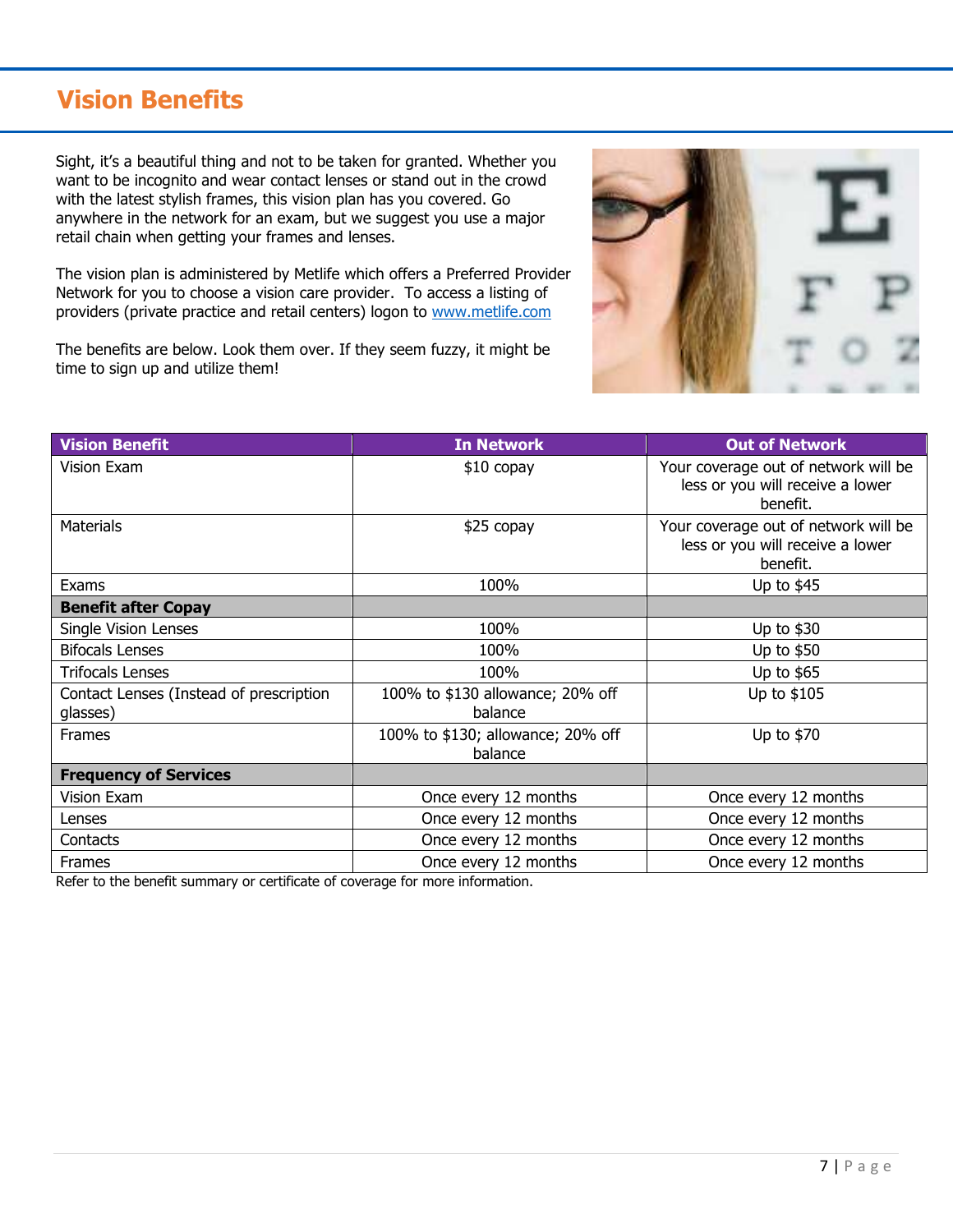### **Income Protection Benefits**

#### **Basic Life and AD&D Insurance**

University of Findlay provides a Basic Life and AD&D benefit to eligible employees through Metlife. The Life insurance benefit will be paid to your designated beneficiary in the event of death while covered under the plan. The AD&D benefit will be paid in the event of a loss of life or limb by accident while covered under the plan.

| Life & AD&D     | <b>Description</b>                                                                                                                                                     |
|-----------------|------------------------------------------------------------------------------------------------------------------------------------------------------------------------|
| Life (Employee) | \$50,000                                                                                                                                                               |
| AD&D            | In the event of an accidental dismemberment, a benefit is provided up to a scheduled<br>amount corresponding to the loss. Please see your booklet for further details. |

Refer to the benefit summary or certificate of coverage for more information.

#### **Disability coverage**

University of Findlay provides a company sponsored long-term Disability plan through Metlife.

The greatest threat to your earning power is illness or injury. If you are disabled for 90 days or longer due to a nonoccupational illness or injury, University of Findlay provides you with LTD benefits at no cost to you. The LTD plan is designed to provide you with a reasonable level of income replacement in case you can no longer work due to a disability University of Findlay pays the premiums for this plan. Highlights of the LTD plan include the following:

| <b>Long-Term Disability</b> | <b>Description</b>                                                                       |
|-----------------------------|------------------------------------------------------------------------------------------|
| Benefit Waiting Period      | 90 days from the day the disability begins                                               |
| Monthly Benefit             | 60% of your monthly earnings                                                             |
|                             |                                                                                          |
|                             | Earnings includes your basic monthly earnings and commissions in effect prior to your    |
|                             | period of disability.                                                                    |
|                             |                                                                                          |
| Maximum Monthly Benefit     | \$11,000                                                                                 |
| Maximum Benefit Duration    | Social Security normal retirement age                                                    |
| Pre-Existing Limitation     | 12 months for conditions treated within the 3 months prior to effective date of coverage |
|                             |                                                                                          |
| Evidence of Insurability    | You will be required to submit Evidence of Insurability for long-term disability, if you |
|                             | It does not include bonuses or overtime pay.                                             |

declined coverage during your initial eligibility period and would like to enroll for disability coverage now. Plan administered by Metlife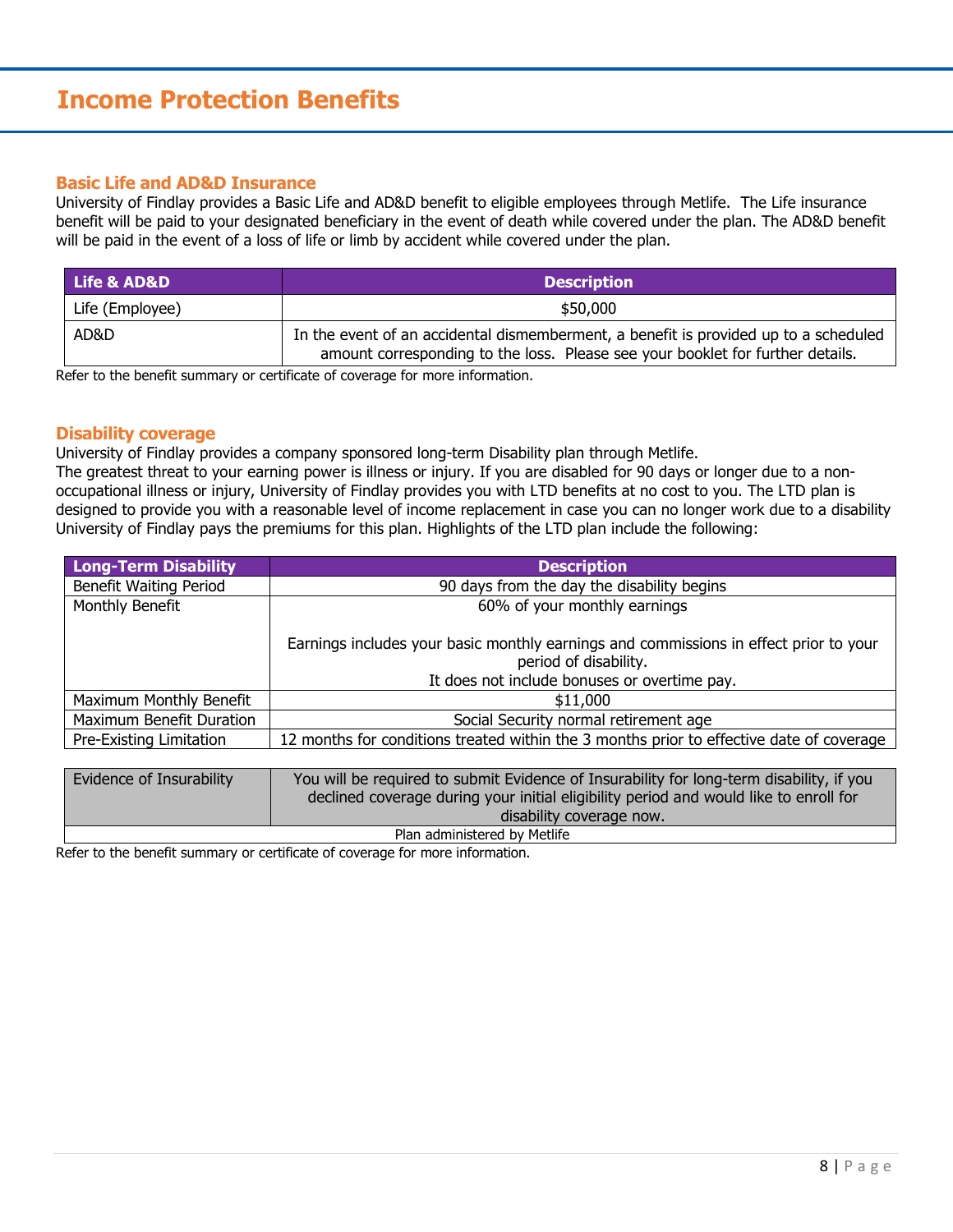### **Income Protection Benefits**

#### **Voluntary Life insurance for you and your family**

Death. It's not the most popular topic but it's inevitable for us all. Preparing for that day is our responsibility. One way is through providing financially for loved ones. Life insurance offers that gift. Voluntary life insurance for employees and their families is available at discounted group rates. This life insurance plan will cover you or a covered family member in the event of a death while covered by the plan.

Your designated beneficiary is the person/s to whom you have assigned your life benefits. It is important to provide clear beneficiary selection(s) to the insurance carrier. Please be sure to complete the beneficiary section of your enrollment form to avoid any potential problems for your beneficiaries. You, the employee, are automatically listed as the beneficiary on any policy for your spouse or child/ren.

| Units of Increments of \$10,000 up to 5 times salary to a maximum of \$500,000                                                                                                                                                                                                                                                                                                                                                               |
|----------------------------------------------------------------------------------------------------------------------------------------------------------------------------------------------------------------------------------------------------------------------------------------------------------------------------------------------------------------------------------------------------------------------------------------------|
|                                                                                                                                                                                                                                                                                                                                                                                                                                              |
| Units of Increments of \$5,000 but not more than 50% of employee amount to a<br>maximum of \$50,000<br>Election cannot exceed 50% of employee's coverage amount                                                                                                                                                                                                                                                                              |
| Age 15 days to (25 if FTS): Options of \$10,000                                                                                                                                                                                                                                                                                                                                                                                              |
| Employee -\$250,000<br>Spouse - \$30,000<br>Child - \$10,000<br>Voluntary Life guarantee issue amounts apply to new hire employees electing<br>employee, spouse, or dependent coverage who are within their original eligibility<br>period or in the event of a qualifying event (e.g. marriage, birth/adoption of a<br>child, etc.). All others will be subject to Evidence of Insurability and can be<br>declined for coverage.            |
| You will be required to submit Evidence of Insurability if:<br>You declined voluntary life for you or your dependents during your<br>initial eligibility period and would like to enroll for coverage now.<br>You elect to increase your current election.                                                                                                                                                                                   |
| Life insurance pays an additional benefit if a seatbelt fails to protect an insured<br>person. If that person is wearing a properly fastened seatbelt in a private<br>passenger car accident and dies as a result of the accident, that person's benefit<br>amount will be increased by 10%, but no less than<br>\$1,000 and no more than \$10,000.                                                                                          |
| If you or your covered spouse is diagnosed by two unaffiliated physicians as<br>terminally ill with a life expectancy of 12 months or less, the accelerated<br>payment benefit for terminal illness provides for up to 50% of the coverage<br>amount in force or \$50,000, whichever is less, to be paid to the insured. This<br>benefit is payable only once in an insured's life-time and will reduce the life<br>insurance death benefit. |
| In order to purchase Voluntary Life for Spouse and Children you must buy coverage for yourself.                                                                                                                                                                                                                                                                                                                                              |
|                                                                                                                                                                                                                                                                                                                                                                                                                                              |

Plan administered by Metlife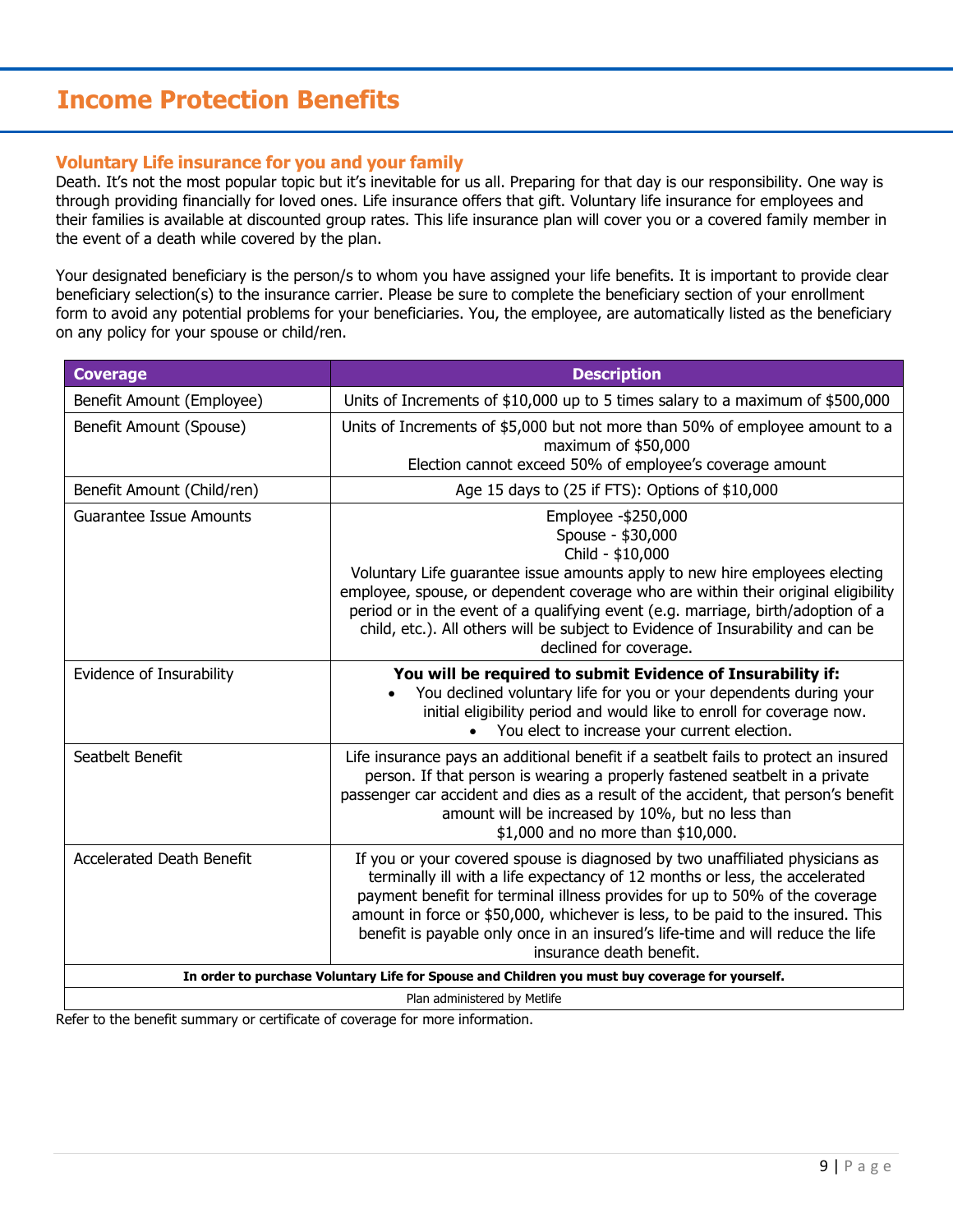### **Accident, Critical Illness and Hospital Indemnity Insurance**

#### **Recent studies have shown that:**

- 42% of all personal bankruptcies are a result of medical expenses.
- The average cost for one visit to the emergency room in the U.S. is \$1.233.
- 33% of US adults will be diagnosed with cancer at some point in their lives.

#### **Plan Options that are tailored to meet your needs:**

- Guaranteed issue coverage for employees, spouses, and children. Because family is important.
- Benefits are paid regardless of what's covered by medical insurance.
- Lump sum paid directly to you as the employee, to spend as you choose.
- Portable coverage that you can take wherever you go.
- Value-added services like online will preparation, digital legacy app, funeral planning services, and vision discounts — at no cost to you.

#### **What you need to know about MetLife's Accident coverage:**

- Over 150 covered events and services, such as fractures, dislocations and medical treatments or tests.
- You and your eligible family members are guaranteed coverage. No medical exam and no hassle.
- Lump-sum payment helps cover unexpected costs that result from an accident.
- For your convenience, premiums will be automatically deducted from your paycheck.

#### **What you need to know about MetLife's Hospital Indemnity coverage:**

- You and your eligible family members are guaranteed coverage. No medical exam and no hassle.
- Lump-sum payment can be used to help cover unexpected costs that result from a hospitalization.
- For your convenience, premiums will be automatically deducted from your paycheck

#### **What you need to know about MetLife's Critical Illness coverage:**

- Over 20 covered critical illnesses, such as Cancer, Heart Attack, Stroke, and Kidney Failure.
- You and your eligible family members are guaranteed coverage. No medical exam and no hassle.
- Lump-sum payment can be used however you want, including to help cover unexpected costs that result from a covered critical illness.
- For your convenience, premiums will be automatically deducted from your paycheck.

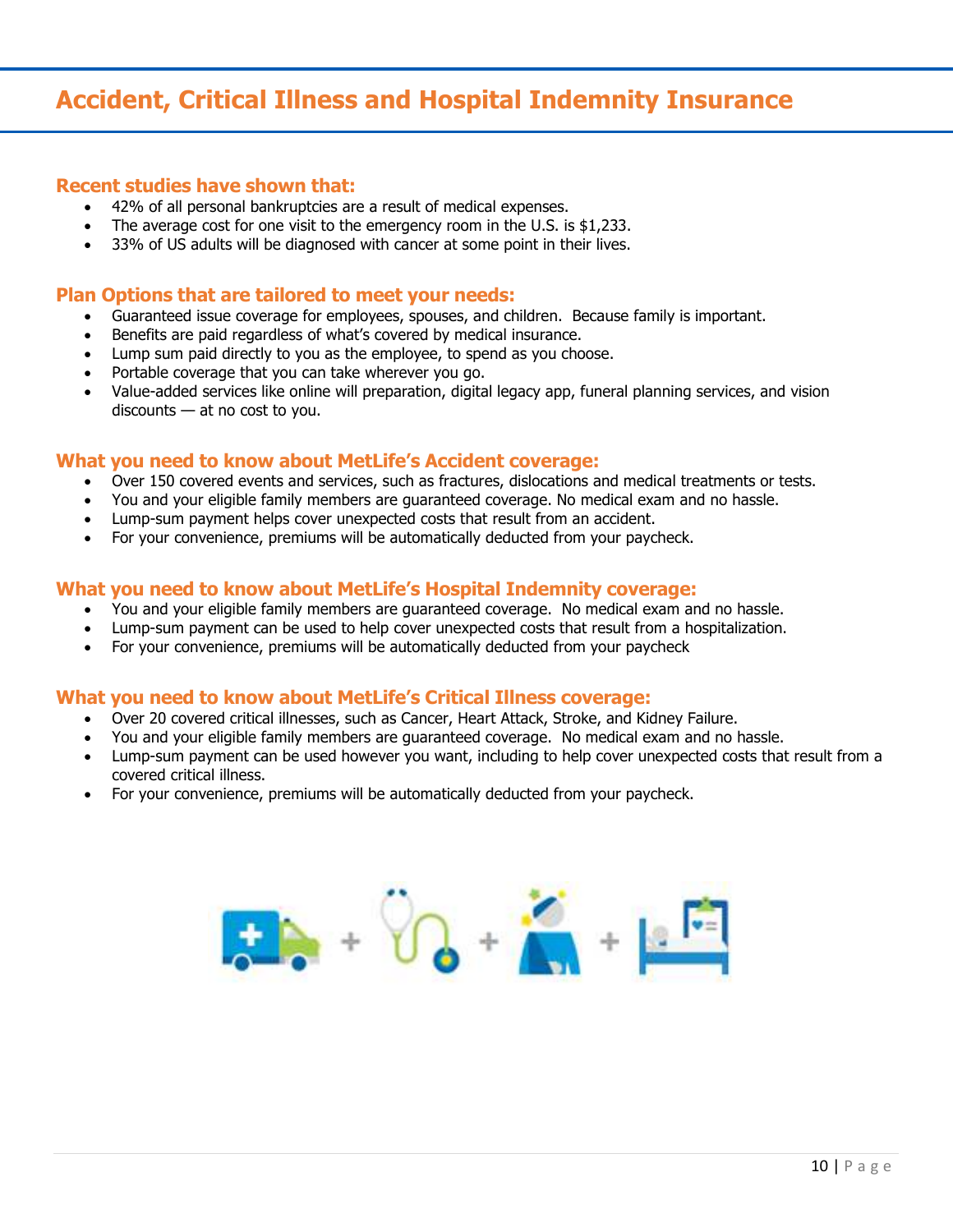### **Flexible Spending Accounts (FSA)**

You can set aside tax-free dollars each year to cover eligible out-of-pocket health care and daycare expenses. The plan is comprised of a health care spending account and a dependent care account. Each account is separate; you cannot use health care funds to pay for dependent care expenses or vice versa. You can elect to participate in one or more accounts, or you can waive coverage.

#### **How the Plans Work**

- You elect a contribution amount to deduct from your pay on a before-tax basis and put into the flexible spending account
- You may not change your contribution amount during the plan year unless it is consistent with a change in family status
- Expenses must be incurred within the enrollment period
- You may submit claims for expenses incurred within the enrollment period

It is important to plan your contribution amounts carefully. The Internal Revenue Service requires that you forfeit any money for which you have not incurred eligible expenses by the end of the plan year.

#### **Health Care FSA**

Funds that you set aside in a Health Care FSA can be used to reimburse yourself for eligible health care expenses not covered under the medical, prescription drug, dental or vision plans. Reimbursements can be made for most expenses that would qualify for a health care deduction on your income tax return.

#### **Dependent Care Spending Account**

A Dependent Care Account can be used to pay for certain child/day care, or elder care expenses incurred during the plan year. Your dependent care expenses must be necessary in order for you and your spouse to work or actively look for work or attend school as a full-time student.

Eligible Dependent Care Expenses

- Childcare for a dependent age 13 or less, provided at a day care center or through a private provider
- Childcare for a dependent over age 13 if he/she is physically or mentally incapable of caring for him or herself
- Nanny services in the home associated with the care of a dependent
- Day camps associated with the care of a dependent
- Pre-school tuition that is day care related (price of tuition alone is not eligible)
- After-hours care that results from working odd hours or overtime

Dependent Care claims will be reimbursed only up to your account's current balance. If a dependent care expense exceeds the dependent care balance, you'll be reimbursed the additional amount as contributions are made to your account through your payroll deductions.

| <b>Benefit Coverages</b> | <b>Maximum Amount</b>                                             |
|--------------------------|-------------------------------------------------------------------|
| Health Care FSA          | \$2,700                                                           |
| Dependent Care FSA       | \$5,000/Family or \$2,500/Single or Married and Filing Separately |

#### **Limited Purpose Flexible Spending Account**

Limited purpose FSA's aren't intended to be used for the same wide range of expenses covered by HSA's. Instead, they're designed to be limited to just dental and vision expenses – oftentimes, specific expenses as defined by the limits of the plan.

Limited purpose FSA's aren't intended to replace traditional HSA's, which is why they only cover vision and dental expenses. Medical expenses, such as prescription medications and emergency room visits, are not covered by the limited purpose FSA.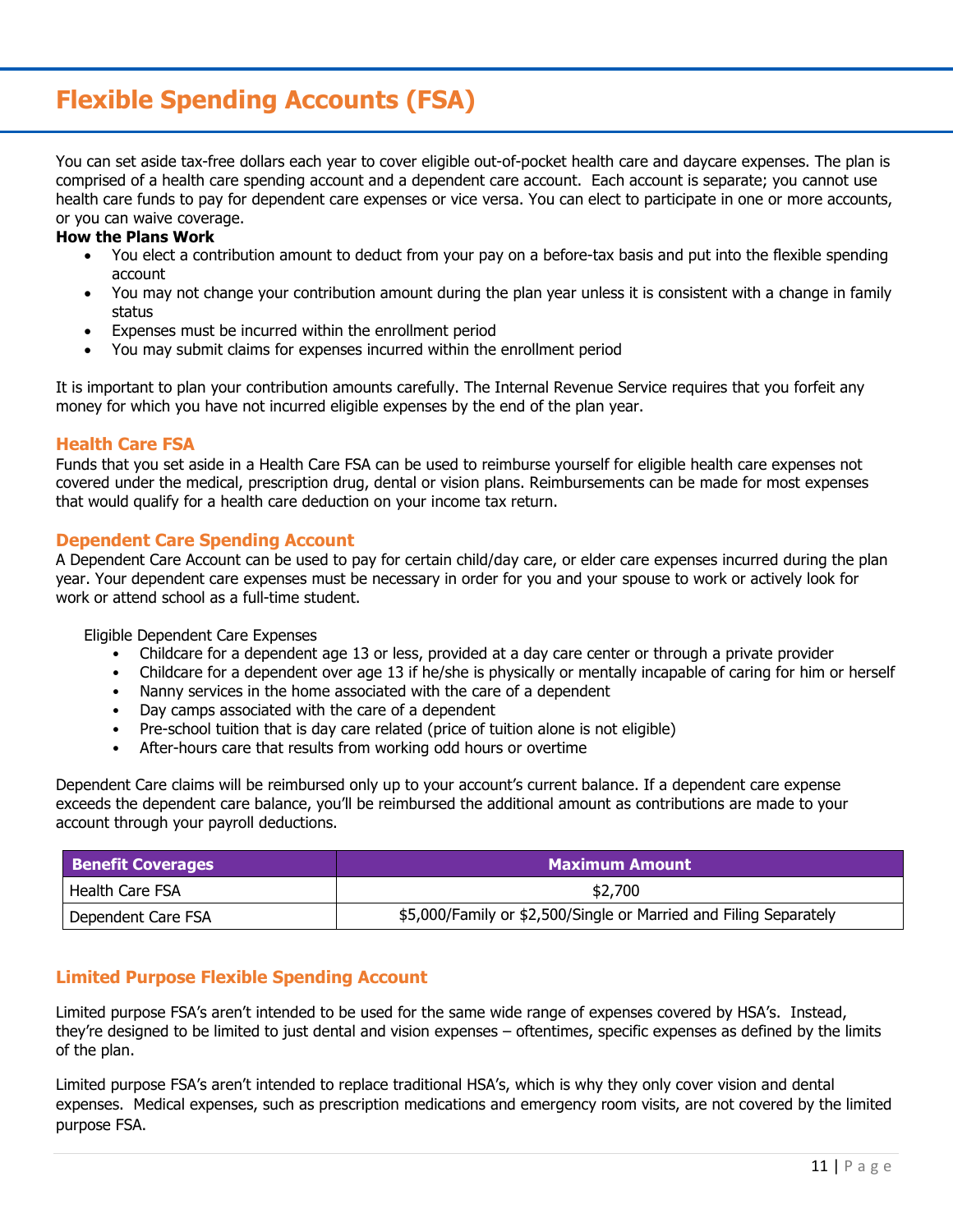Medical, Dental and Vision Rates:

|                       | <b>Bi-Weekly Payroll Deductions</b> |                                           |                                  |                   |                          |  |
|-----------------------|-------------------------------------|-------------------------------------------|----------------------------------|-------------------|--------------------------|--|
| Coverage Level        | <b>Medical PPO</b><br>Orange Plan - | <b>Medical PPO</b><br><b>Black Plan -</b> | <b>Medical PPO</b><br>HSA Plan - | <b>Dental PPO</b> | <b>Vision</b>            |  |
| Employee Only         | \$125.39                            | \$103.90                                  | \$53.21                          | \$4.85            | \$4.32                   |  |
| Employee + Spouse     | \$244.21                            | \$202.36                                  | \$103.63                         | \$11.77           | $\overline{\phantom{a}}$ |  |
| Employee + Child(ren) | \$217.15                            | \$179.93                                  | \$92.15                          | \$11.77           | $\overline{\phantom{a}}$ |  |
| Family                | \$325.09                            | \$269.62                                  | \$138.09                         | \$11.77           | $\overline{\phantom{a}}$ |  |
| Employee $+1$ Dep     |                                     |                                           |                                  |                   | \$6.54                   |  |
| Employee $+2+$ Deps   |                                     |                                           |                                  |                   | \$11.68                  |  |

Voluntary Life Insurance Rates:

|                        | <b>Voluntary Life RATES (Monthly)</b> |                                 |
|------------------------|---------------------------------------|---------------------------------|
| <b>Employee Age</b>    | Employee Monthly Cost per \$1,000     | Spouse Monthly Cost per \$1,000 |
| Under 25               | \$0.400                               | \$0.400                         |
| $25 - 29$              | \$0.400                               | \$0.400                         |
| $30 - 34$              | \$0.500                               | \$0.500                         |
| $35 - 39$              | \$0.700                               | \$0.700                         |
| $40 - 44$              | \$0.110                               | \$0.110                         |
| $45 - 49$              | \$0.180                               | \$0.180                         |
| $50 - 54$              | \$0.300                               | \$0.300                         |
| $55 - 59$              | \$0.490                               | \$0.490                         |
| $60 - 64$              | \$0.660                               | \$0.660                         |
| $65 - 69$              | \$1.040                               | \$1.040                         |
| $70 - 74$              | \$1.840                               |                                 |
| $75 - 79$              | \$1.840                               |                                 |
| Over 80                | \$1.840                               |                                 |
| Composite              |                                       |                                 |
| Per \$1,000 Child Life | \$0.170                               |                                 |
| EE/SP AD&D             | \$0.017                               |                                 |
| Child AD&D             | \$0.051                               |                                 |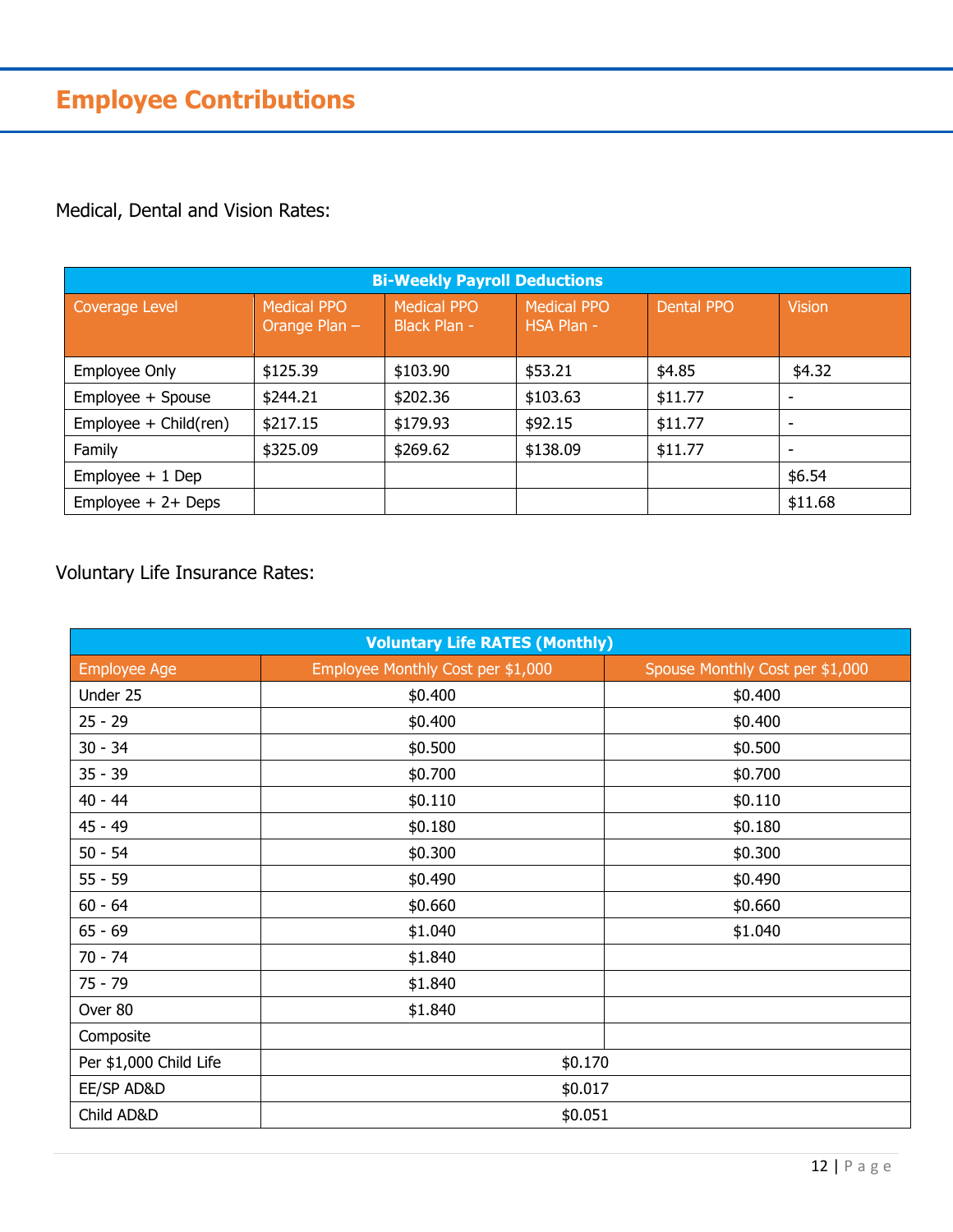#### **Bi-Weekly Premium for \$10,000 of Coverage Bi-Weekly Premium for \$20,000 of Coverage**

| <b>Attained</b><br>Age | <b>Employee</b><br>Only | <b>Employee</b><br>+ Spouse | <b>Employee</b><br>+ Children | <b>Employee</b><br>+ Spouse /<br><b>Children</b> |
|------------------------|-------------------------|-----------------------------|-------------------------------|--------------------------------------------------|
| 25                     | \$2.58                  | \$4.34                      | \$4.15                        | \$5.91                                           |
| $25 - 29$              | \$2.72                  | \$4.52                      | \$4.29                        | \$6.09                                           |
| $30 - 34$              | \$3.42                  | \$5.58                      | \$4.98                        | \$7.15                                           |
| $35 - 39$              | \$3.83                  | \$6.23                      | \$5.40                        | \$7.80                                           |
| 40–44                  | \$4.43                  | \$7.15                      | \$6.00                        | \$8.72                                           |
| $45 - 49$              | \$6.28                  | \$9.97                      | \$7.85                        | \$11.54                                          |
| $50 - 54$              | \$8.82                  | \$13.94                     | \$10.38                       | \$15.51                                          |
| $55 - 59$              | \$12.28                 | \$19.25                     | \$13.85                       | \$20.82                                          |
| $60 - 64$              | \$16.57                 | \$25.85                     | \$18.14                       | \$27.42                                          |
| 65-69                  | \$22.71                 | \$35.40                     | \$24.28                       | \$36.97                                          |
| 70+                    | \$33.37                 | \$51.65                     | \$34.94                       | \$53.22                                          |

#### **Critical Illness Premium Structure Critical Illness Premium Structure**

| <b>Attained</b><br>Age | <b>Employee</b><br>Only | <b>Employee</b><br>+ Spouse | <b>Employee</b><br>+ Children | <b>Employee</b><br>+ Spouse /<br><b>Children</b> | <b>Attained</b><br>Age | <b>Employee</b><br>Only | <b>Employee</b><br>+ Spouse | <b>Employee</b><br>+ Children | <b>Employee</b><br>+ Spouse /<br><b>Children</b> |
|------------------------|-------------------------|-----------------------------|-------------------------------|--------------------------------------------------|------------------------|-------------------------|-----------------------------|-------------------------------|--------------------------------------------------|
| $<$ 25                 | \$2.58                  | \$4.34                      | \$4.15                        | \$5.91                                           | $25$                   | \$5.16                  | \$8.68                      | \$8.30                        | \$11.82                                          |
| $25 - 29$              | \$2.72                  | \$4.52                      | \$4.29                        | \$6.09                                           | $25 - 29$              | \$5.44                  | \$9.04                      | \$8.58                        | \$12.18                                          |
| $30 - 34$              | \$3.42                  | \$5.58                      | \$4.98                        | \$7.15                                           | $30 - 34$              | \$6.84                  | \$11.16                     | \$9.96                        | \$14.30                                          |
| $35 - 39$              | \$3.83                  | \$6.23                      | \$5.40                        | \$7.80                                           | $35 - 39$              | \$7.66                  | \$12.46                     | \$10.80                       | \$15.60                                          |
| $40 - 44$              | \$4.43                  | \$7.15                      | \$6.00                        | \$8.72                                           | $40 - 44$              | \$8.86                  | \$14.30                     | \$12.00                       | \$17.44                                          |
| 45-49                  | \$6.28                  | \$9.97                      | \$7.85                        | \$11.54                                          | $45 - 49$              | \$12.56                 | \$19.94                     | \$15.70                       | \$23.08                                          |
| $50 - 54$              | \$8.82                  | \$13.94                     | \$10.38                       | \$15.51                                          | $50 - 54$              | \$17.64                 | \$27.88                     | \$20.76                       | \$31.02                                          |
| $55 - 59$              | \$12.28                 | \$19.25                     | \$13.85                       | \$20.82                                          | $55 - 59$              | \$24.56                 | \$38.50                     | \$27.70                       | \$41.64                                          |
| $60 - 64$              | \$16.57                 | \$25.85                     | \$18.14                       | \$27.42                                          | $60 - 64$              | \$33.14                 | \$51.70                     | \$36.28                       | \$54.84                                          |
| $65 - 69$              | \$22.71                 | \$35.40                     | \$24.28                       | \$36.97                                          | $65 - 69$              | \$45.42                 | \$70.80                     | \$48.56                       | \$73.94                                          |
| $70+$                  | \$33.37                 | \$51.65                     | \$34.94                       | \$53.22                                          | $70+$                  | \$66.74                 | \$103.30                    | \$69.88                       | \$106.44                                         |

Group Hospital Insurance:

| Plan                       | <b>Bi-Weekly</b> |
|----------------------------|------------------|
| Employee Only              | \$9.30           |
| Employee + Spouse          | \$19.05          |
| Employee + Children        | \$15.55          |
| Employee + Spouse/Children | \$25.30          |

#### Group Accident Insurance:

| Plan                       | <b>Bi-Weekly</b> |
|----------------------------|------------------|
| Employee Only              | \$4.64           |
| Employee + Spouse          | \$8.96           |
| Employee + Children        | \$9.66           |
| Employee + Spouse/Children | \$12.09          |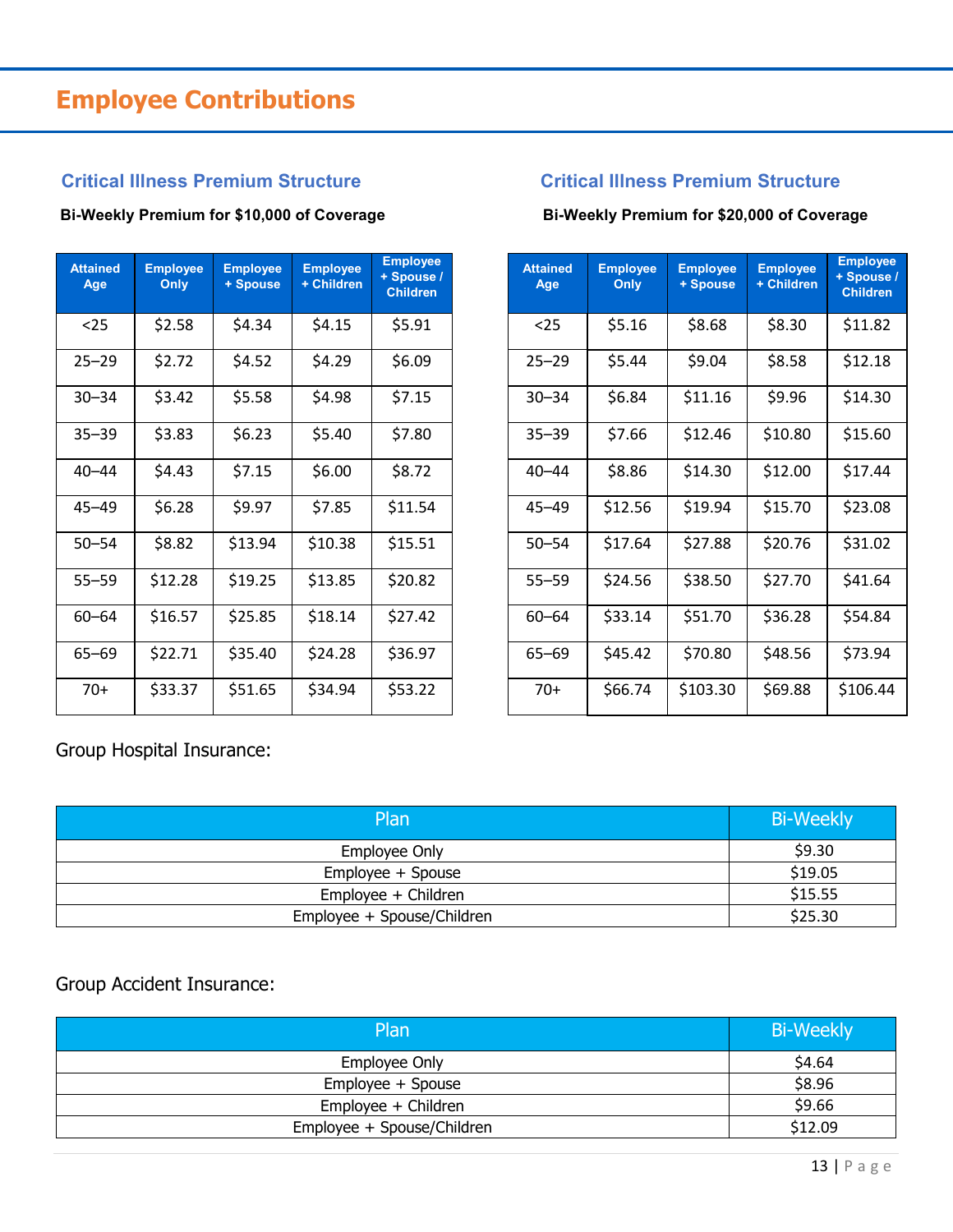

### **Employee Contact Directory**

#### **University of Findlay - Human Resources**  419-434-6964

### **UMR (TPA) – Medical, Dental & Flexible Spending Account**

www.umr.com 1-866-414-1959

**Metlife – Vision, Life & Disability**  www.metlife.com 1-800-438-6388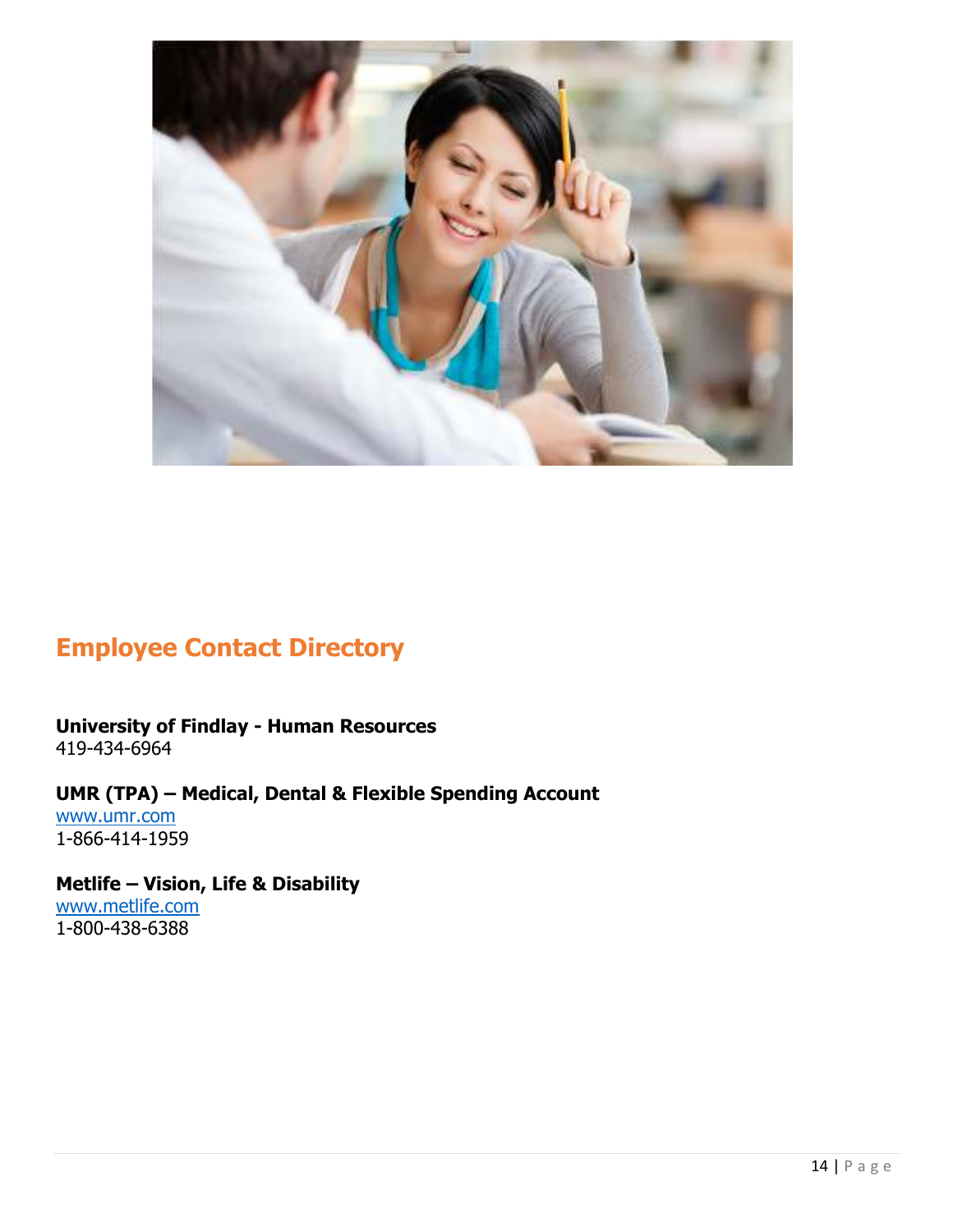## Important Legal Notices Affecting Your Health Plan Coverage

### **THE WOMEN'S HEALTH CANCER RIGHTS ACT OF 1998 (WHCRA)**

If you have had or are going to have a mastectomy, you may be entitled to certain benefits under the Women's Health and Cancer Rights Act of 1998 (WHCRA). For individuals receiving mastectomy-related benefits, coverage will be provided in a manner determined in consultation with the attending physician and the patient, for:

- All stages of reconstruction of the breast on which the mastectomy was performed;
- Surgery and reconstruction of the other breast to produce a symmetrical appearance;
- Prostheses; and
- Treatment of physical complications of the mastectomy, including lymphedema.

These benefits will be provided subject to the same deductibles and coinsurance applicable to other medical and surgical benefits provided under this plan. Therefore, the following deductibles and coinsurance apply: Orange Plan: Deductible: Individual \$750, Family \$1,500, 75/25%; Black Plan: Individual \$1,500, Family \$3,000, 75/25%; HDHP/HSA: Individual \$3,000, Family \$6,000, 75/25%

#### **NEWBORNS ACT DISCLOSURE - FEDERAL**

Group health plans and health insurance issuers generally may not, under Federal law, restrict benefits for any hospital length of stay in connection with childbirth for the mother or newborn child to less than 48 hours following a vaginal delivery, or less than 96 hours following a cesarean section. However, Federal law generally does not prohibit the mother's or newborn's attending provider, after consulting with the mother, from discharging the mother or her newborn earlier than 48 hours (or 96 hours as applicable). In any case, plans and issuers may not, under Federal law, require that a provider obtain authorization from the plan or the insurance issuer for prescribing a length of stay not in excess of 48 hours (or 96 hours).

#### **NOTICE OF SPECIAL ENROLLMENT RIGHTS**

If you are declining enrollment for yourself or your dependents (including your spouse) because of other health insurance or group health plan coverage, you may be able to enroll yourself and your dependents in this plan if you or your dependents lose eligibility for that other coverage (or if the employer stops contributing toward your or your dependents' other coverage). However, you must request enrollment within30 days after your or your dependents' other coverage ends (or after the employer stops contributing toward the other coverage).

In addition, if you have a new dependent as a result of marriage, birth, adoption, or placement for adoption, you may be able to enroll yourself and your dependents. However, you must request enrollment within 30 days after the marriage, birth, adoption, or placement for adoption.

Further, if you decline enrollment for yourself or eligible dependents (including your spouse) while Medicaid coverage or coverage under a State CHIP program is in effect, you may be able to enroll yourself and your dependents in this plan if:

- coverage is lost under Medicaid or a State CHIP program; or
- you or your dependents become eligible for a premium assistance subsidy from the State.

In either case, you must request enrollment within 60 days from the loss of coverage or the date you become eligible for premium assistance.

To request special enrollment or obtain more information, contact person listed at the end of this summary.

#### **STATEMENT OF ERISA RIGHTS**

As a participant in the Plan you are entitled to certain rights and protections under the Employee Retirement Income Security Act of 1974 ("ERISA"). ERISA provides that all participants shall be entitled to:

**Receive Information about Your Plan and Benefits** 

 Examine, without charge, at the Plan Administrator's office and at other specified locations, the Plan and Plan documents, including the insurance contract and copies of all documents filed by the Plan with the U.S. Department of Labor, if any, such as annual reports and Plan descriptions.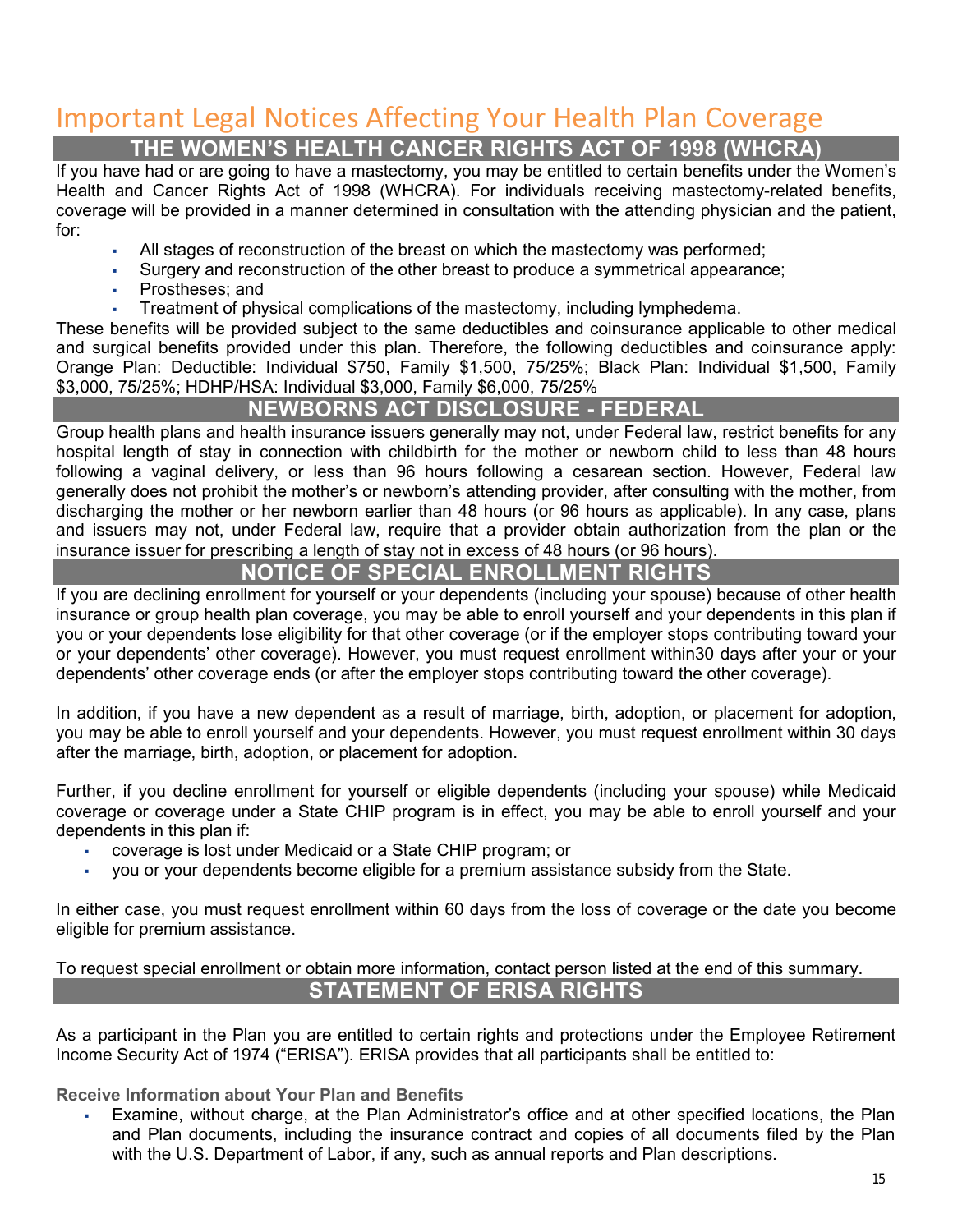- Obtain copies of the Plan documents and other Plan information upon written request to the Plan Administrator. The Plan Administrator may make a reasonable charge for the copies.
- Receive a summary of the Plan's annual financial report, if required to be furnished under ERISA. The Plan Administrator is required by law to furnish each participant with a copy of this summary annual report, if any.

#### **Continue Group Health Plan Coverage**

If applicable, you may continue health care coverage for yourself, spouse or dependents if there is a loss of coverage under the plan as a result of a qualifying event. You and your dependents may have to pay for such coverage. Review the summary plan description and the documents governing the Plan for the rules on COBRA continuation of coverage rights.

#### **Prudent Actions by Plan Fiduciaries**

In addition to creating rights for participants, ERISA imposes duties upon the people who are responsible for operation of the Plan. These people, called "fiduciaries" of the Plan, have a duty to operate the Plan prudently and in the interest of you and other Plan participants.

No one, including the Company or any other person, may fire you or discriminate against you in any way to prevent you from obtaining welfare benefits or exercising your rights under ERISA.

#### **Enforce your Rights**

If your claim for a welfare benefit is denied in whole or in part, you must receive a written explanation of the reason for the denial. You have a right to have the Plan review and reconsider your claim.

Under ERISA, there are steps you can take to enforce these rights. For instance, if you request materials from the Plan Administrator and do not receive them within 30 days, you may file suit in federal court. In such a case, the court may require the Plan Administrator to provide the materials and pay you up to \$152 per day (up to a \$1,527 cap per request), until you receive the materials, unless the materials were not sent due to reasons beyond the control of the Plan Administrator. If you have a claim for benefits which is denied or ignored, in whole or in part, and you have exhausted the available claims procedures under the Plan, you may file suit in a state or federal court. If it should happen that Plan fiduciaries misuse the Plan's money, or if you are discriminated against for asserting your rights, you may seek assistance from the U.S. Department of Labor, or you may file suit in a federal court. The court will decide who should pay court costs and legal fees. If you are successful, the court may order the person you have sued to pay these costs and fees. If you lose (for example, if the court finds your claim is frivolous) the court may order you to pay these costs and fees.

#### **Assistance with your Questions**

If you have any questions about your Plan, this statement, or your rights under ERISA, you should contact the nearest office of the Employee Benefits and Security Administration, U.S. Department of Labor, listed in your telephone directory or the Division of Technical Assistance and Inquiries, Employee Benefits and Security Administration, U.S. Department of Labor, 200 Constitution Avenue N.W., Washington, D.C. 20210.

#### **CONTACT INFORMATION**

Questions regarding any of this information can be directed to: Kimberly Henley 1000N. Main Street Findlay, Ohio 45840 419-434-4804 henley@findlay.edu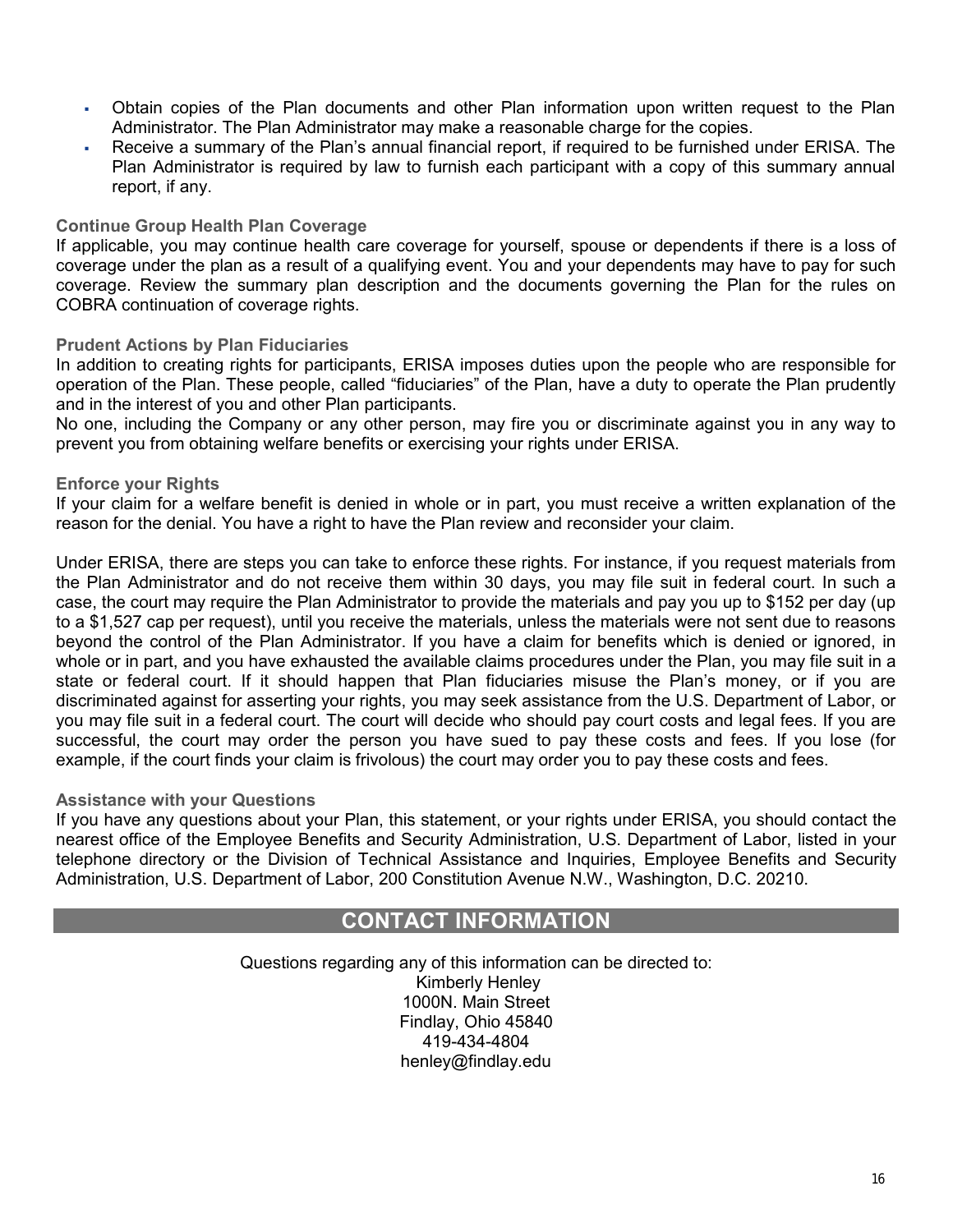THIS NOTICE DESCRIBES HOW MEDICAL INFORMATION ABOUT YOU MAY BE USED AND DISCLOSED AND HOW YOU CAN GET ACCESS TO THIS INFORMATION. **PLEASE REVIEW IT CAREFULLY.**

### **Your Information. Your Rights. Our Responsibilities.**

*Recipients of the notice are encouraged to read the entire notice. Contact information for questions or complaints is available at the end of the notice.* 

### **Your Rights**

You have the right to:

- Get a copy of your health and claims records
- Correct your health and claims records
- Request confidential communication
- Ask us to limit the information we share
- Get a list of those with whom we've shared your information
- Get a copy of this privacy notice
- Choose someone to act for you
- File a complaint if you believe your privacy rights have been violated

### **Your Choices**

You have some choices in the way that we use and share information as we:

- Answer coverage questions from your family and friends
- Provide disaster relief
- Market our services and sell your information

#### **Our Uses and Disclosures**

We may use and share your information as we:

- Help manage the health care treatment you receive
- Run our organization
- Pay for your health services
- Administer your health plan
- Help with public health and safety issues
- Do research
- Comply with the law
- Respond to organ and tissue donation requests and work with a medical examiner or funeral director
- Address workers' compensation, law enforcement, and other government requests
- Respond to lawsuits and legal actions

#### **Your Rights**

**When it comes to your health information, you have certain rights.** This section explains your rights and some of our responsibilities to help you.

#### **Get a copy of health and claims records**

- You can ask to see or get a copy of your health and claims records and other health information we have about you. Ask us how to do this.
- We will provide a copy or a summary of your health and claims records, usually within 30 days of your request. We may charge a reasonable, cost-based fee.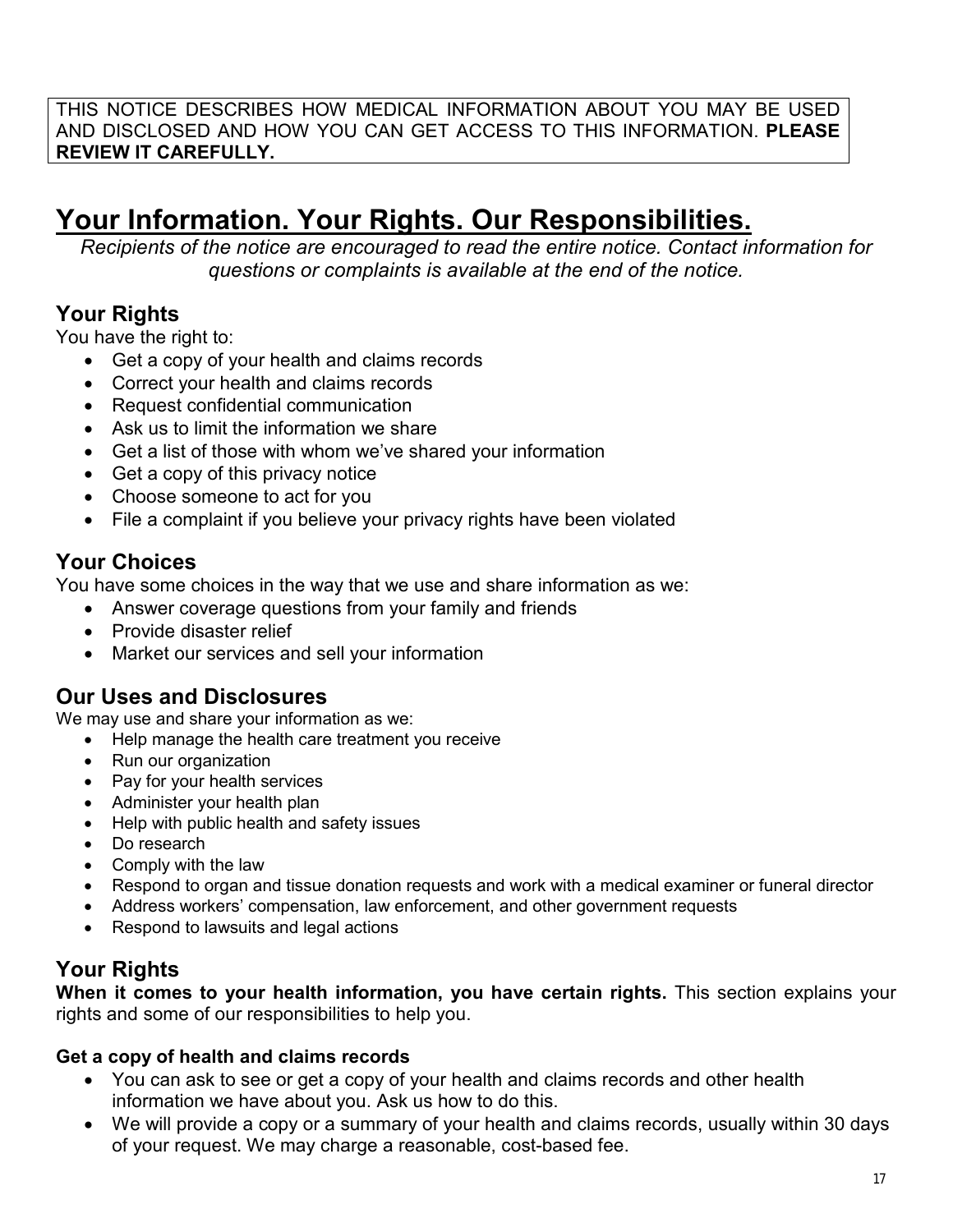#### **Ask us to correct health and claims records**

- You can ask us to correct your health and claims records if you think they are incorrect or incomplete. Ask us how to do this.
- We may say "no" to your request, but we'll tell you why in writing, usually within 60 days.

#### **Request confidential communications**

- You can ask us to contact you in a specific way (for example, home or office phone) or to send mail to a different address.
- We will consider all reasonable requests, and must say "yes" if you tell us you would be in danger if we do not.

#### **Ask us to limit what we use or share**

- You can ask us not to use or share certain health information for treatment, payment, or our operations.
- We are not required to agree to your request.

#### **Get a list of those with whom we've shared information**

- You can ask for a list (accounting) of the times we've shared your health information for up to six years prior to the date you ask, who we shared it with, and why.
- We will include all the disclosures except for those about treatment, payment, and health care operations, and certain other disclosures (such as any you asked us to make). We'll provide one accounting a year for free but will charge a reasonable, cost-based fee if you ask for another one within 12 months.

#### **Get a copy of this privacy notice**

You can ask for a paper copy of this notice at any time, even if you have agreed to receive the notice electronically. We will provide you with a paper copy promptly.

#### **Choose someone to act for you**

- If you have given someone medical power of attorney or if someone is your legal guardian, that person can exercise your rights and make choices about your health information.
- We will make sure the person has this authority and can act for you before we take any action.

#### **File a complaint if you feel your rights are violated**

- You can complain if you feel we have violated your rights by contacting us using the information at the end of this notice.
- You can file a complaint with the U.S. Department of Health and Human Services Office for Civil Rights by sending a letter to 200 Independence Avenue, S.W., Washington, D.C. 20201, calling 1-877-696-6775, or visiting **www.hhs.gov/ocr/privacy/hipaa/complaints/.**
- We will not retaliate against you for filing a complaint.

#### **Your Choices**

**For certain health information, you can tell us your choices about what we share.** If you have a clear preference for how we share your information in the situations described below, talk to us. Tell us what you want us to do, and we will follow your instructions.

In these cases, you have both the right and choice to tell us to: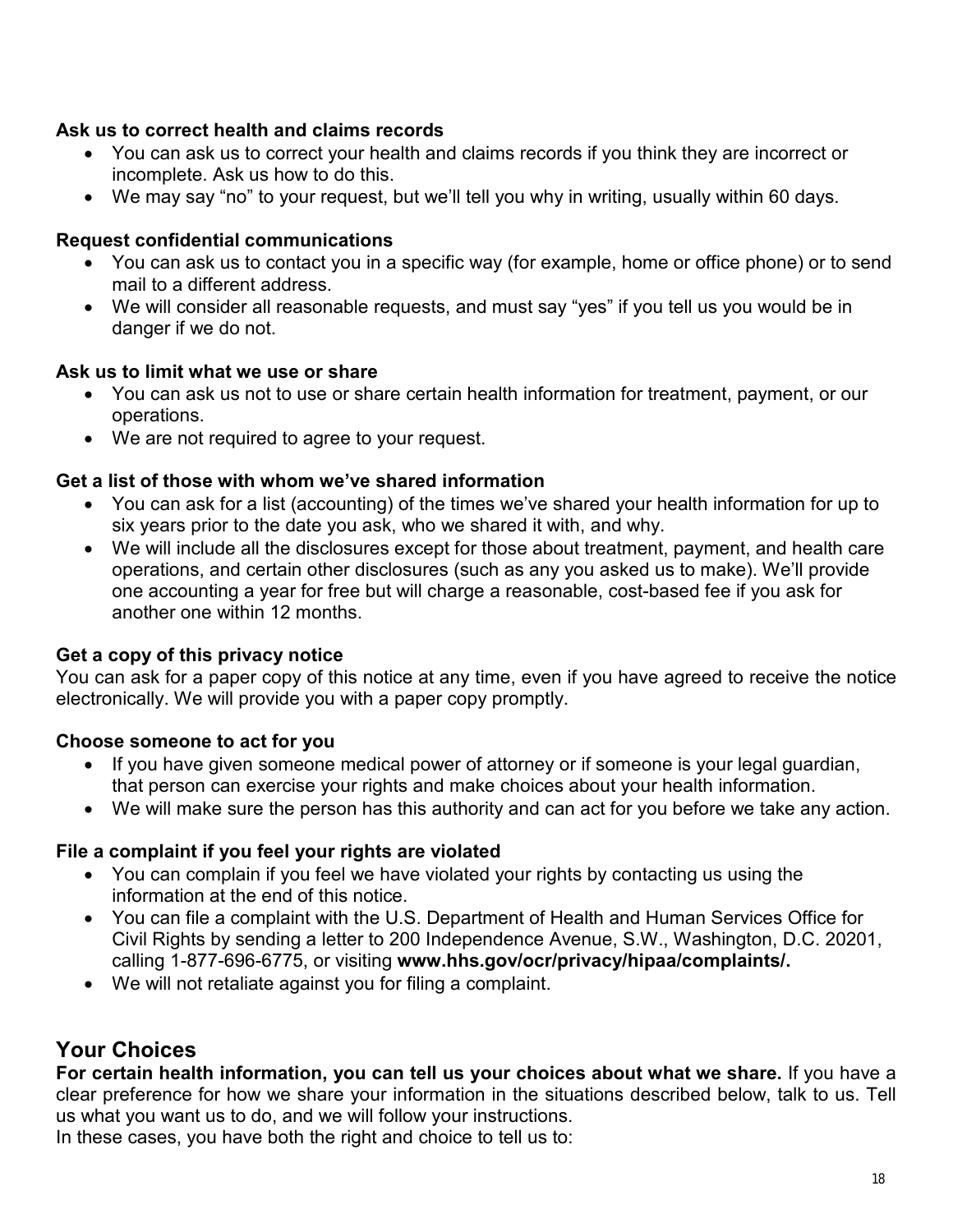- Share information with your family, close friends, or others involved in payment for your care
- Share information in a disaster relief situation

*If you are not able to tell us your preference, for example if you are unconscious, we may go ahead and share your information if we believe it is in your best interest. We may also share your information when needed to lessen a serious and imminent threat to health or safety.* 

• In these cases we never share your information unless you give us written permission: Marketing purposes

Sale of your information

#### **Our Uses and Disclosures**

#### **How do we typically use or share your health information?**

We typically use or share your health information in the following ways.

#### **Help manage the health care treatment you receive**

We can use your health information and share it with professionals who are treating you. *Example: A doctor sends us information about your diagnosis and treatment plan so we can arrange additional services.* 

#### **Pay for your health services**

We can use and disclose your health information as we pay for your health services. *Example: We share information about you with your dental plan to coordinate payment for your dental work.* 

#### **Administer your plan**

We may disclose your health information to your health plan sponsor for plan administration. *Example: Your company contracts with us to provide a health plan, and we provide your company with certain statistics to explain the premiums we charge.* 

#### **Run our organization**

- We can use and disclose your information to run our organization and contact you when necessary.
- We are not allowed to use genetic information to decide whether we will give you coverage and the price of that coverage. This does not apply to long term care plans.

*Example: We use health information about you to develop better services for you.* 

#### **How else can we use or share your health information?**

We are allowed or required to share your information in other ways – usually in ways that contribute to the public good, such as public health and research. We have to meet many conditions in the law before we can share your information for these purposes. For more information see: www.hhs.gov/ocr/privacy/hipaa/understanding/consumers/index.html.

#### **Help with public health and safety issues**

We can share health information about you for certain situations such as:

- Preventing disease
- Helping with product recalls
- Reporting adverse reactions to medications
- Reporting suspected abuse, neglect, or domestic violence
- Preventing or reducing a serious threat to anyone's health or safety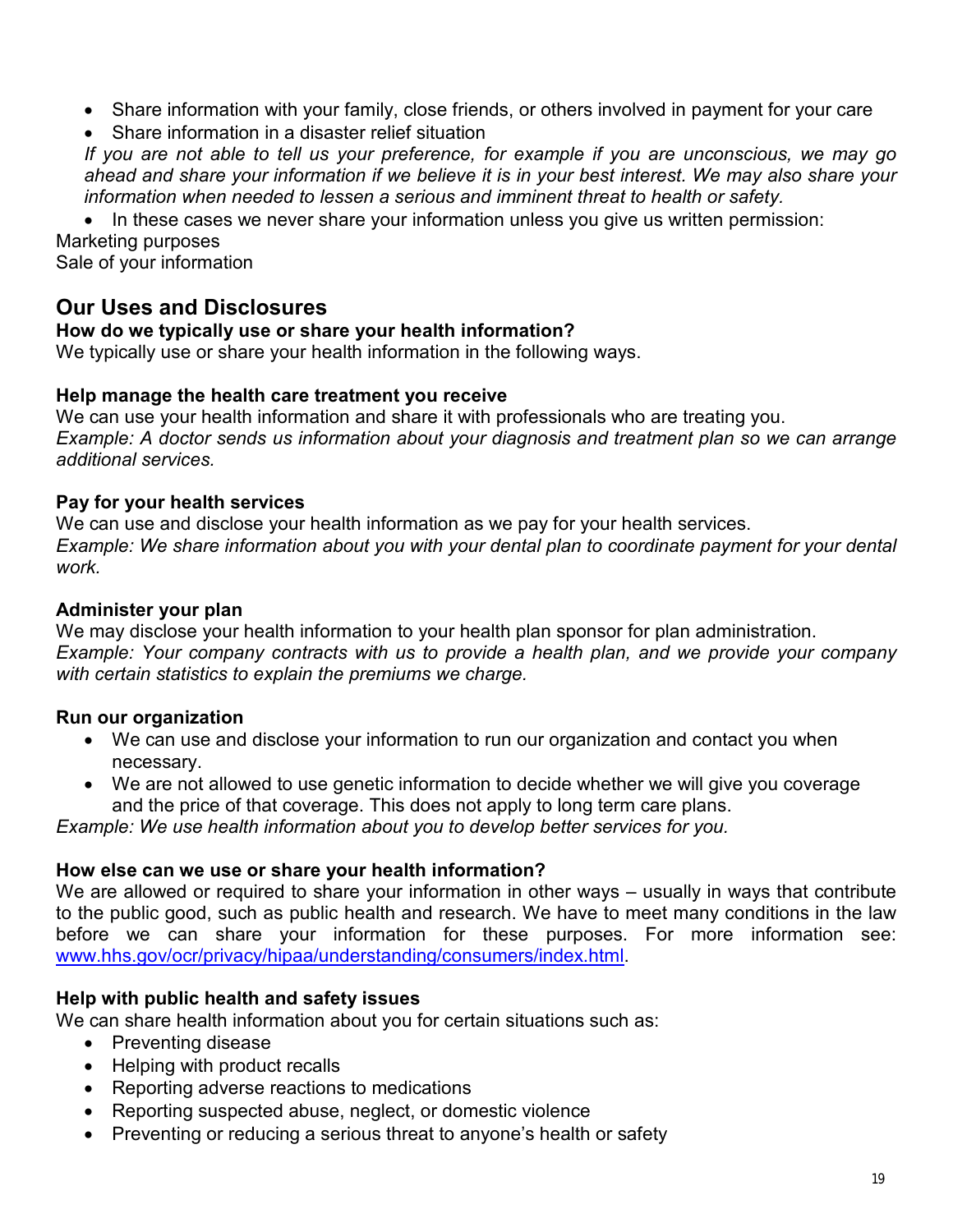#### **Do research**

We can use or share your information for health research.

#### **Comply with the law**

We will share information about you if state or federal laws require it, including with the Department of Health and Human Services if it wants to see that we're complying with federal privacy law.

#### **Respond to organ and tissue donation requests and work with a medical examiner or funeral director**

- We can share health information about you with organ procurement organizations.
- We can share health information with a coroner, medical examiner, or funeral director when an individual dies.

#### **Address workers' compensation, law enforcement, and other government requests**

We can use or share health information about you:

- For workers' compensation claims
- For law enforcement purposes or with a law enforcement official
- With health oversight agencies for activities authorized by law
- For special government functions such as military, national security, and presidential protective services

#### **Respond to lawsuits and legal actions**

We can share health information about you in response to a court or administrative order, or in response to a subpoena.

#### **Our Responsibilities**

- We are required by law to maintain the privacy and security of your protected health information.
- We will let you know promptly if a breach occurs that may have compromised the privacy or security of your information.
- We must follow the duties and privacy practices described in this notice and give you a copy of it.
- We will not use or share your information other than as described here unless you tell us we can in writing. If you tell us we can, you may change your mind at any time. Let us know in writing if you change your mind.

For more information see: www.hhs.gov/ocr/privacy/hipaa/understanding/consumers/noticepp.html.

#### **Changes to the Terms of this Notice**

We can change the terms of this notice, and the changes will apply to all information we have about you. The new notice will be available upon request, on our web site (if applicable), and we will mail a copy to you.

#### **Other Instructions for Notice**

- Effective Date of this Notice: January 1, 2020
- Kimberly Henley, Assistant Director of HR, henley@findlay.edu, 419-434-4804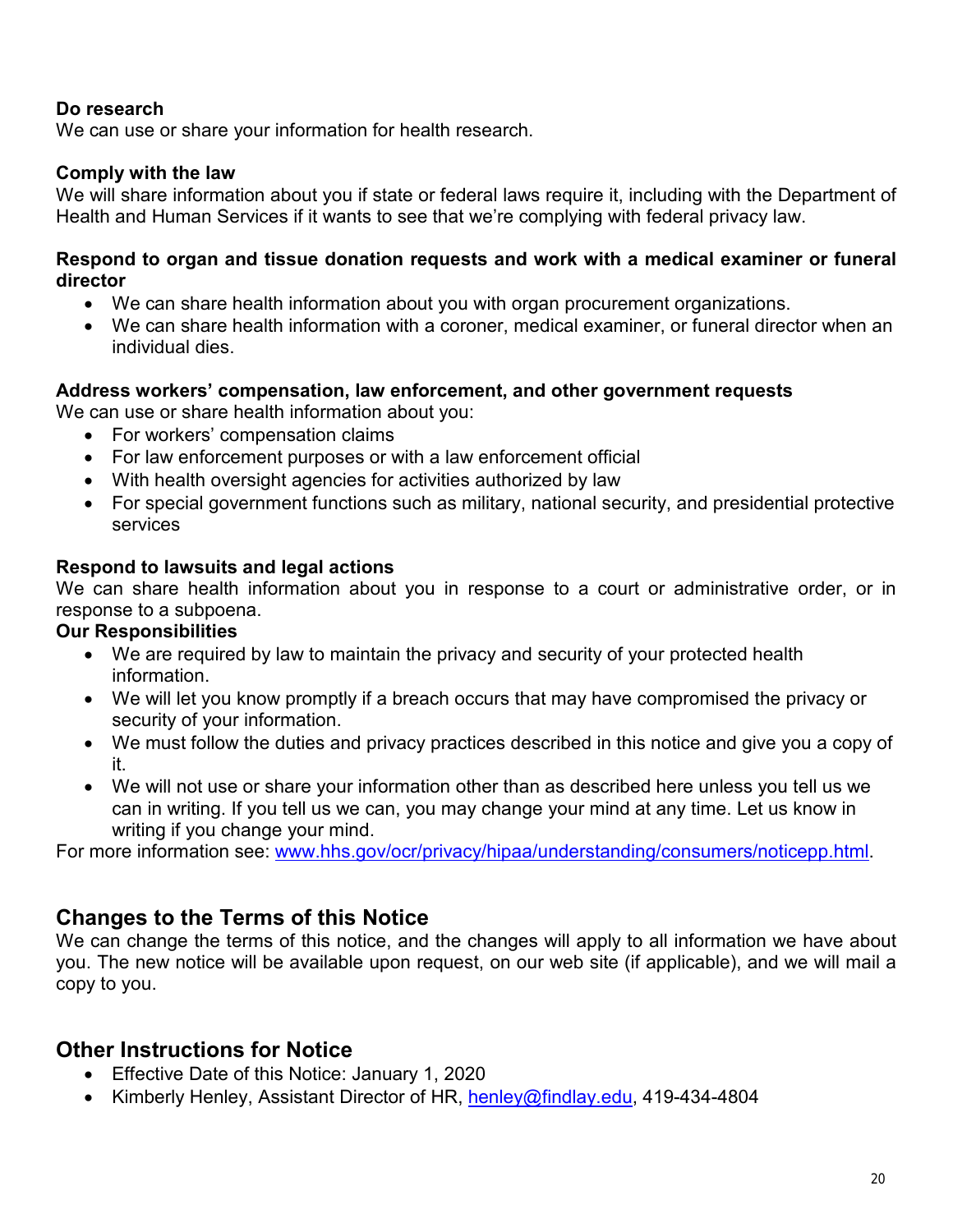#### **Important Notice from University of Findlay About Your Prescription Drug Coverage and Medicare – Black & Orange PPO Plans**

**Please read this notice carefully and keep it where you can find it. This notice has information about your current prescription drug coverage with University of Findlay and about your options under Medicare's prescription drug coverage. This information can help you decide whether or not you want to join a Medicare drug plan. If you are considering joining, you should compare your current coverage, including which drugs are covered at what cost, with the coverage and costs of the plans offering Medicare prescription drug coverage in your area. Information about where you can get help to make decisions about your prescription drug coverage is at the end of this notice.** 

**There are two important things you need to know about your current coverage and Medicare's prescription drug coverage:** 

- **1. Medicare prescription drug coverage became available in 2006 to everyone with Medicare. You can get this coverage if you join a Medicare Prescription Drug Plan or join a Medicare Advantage Plan (like an HMO or PPO) that offers prescription drug coverage. All Medicare drug plans provide at least a standard level of coverage set by Medicare. Some plans may also offer more coverage for a higher monthly premium.**
- **2. University of Findlay has determined that the prescription drug coverage offered by the UMR Black & Orange Plans is, on average for all plan participants, expected to pay out as much as standard Medicare prescription drug coverage pays and is therefore considered Creditable Coverage. Because your existing coverage is Creditable Coverage, you can keep this coverage and not pay a higher premium (a penalty) if you later decide to join a Medicare drug plan.**

#### **When Can You Join A Medicare Drug Plan?**

You can join a Medicare drug plan when you first become eligible for Medicare and each year from October 15<sup>th</sup>to December 7<sup>th</sup>.

However, if you lose your current creditable prescription drug coverage, through no fault of your own, you will also be eligible for a two (2) month Special Enrollment Period (SEP) to join a Medicare drug plan.

#### **What Happens To Your Current Coverage If You Decide to Join A Medicare Drug Plan?**

If you decide to join a Medicare drug plan, your current University of Findlay coverage will not be affected. You can keep this coverage and it will coordinate with Part D coverage.

If you do decide to join a Medicare drug plan and drop your current University of Findlay coverage, be aware that you and your dependents will be able to get this coverage back (during open enrollment or in the case of a special enrollment opportunity).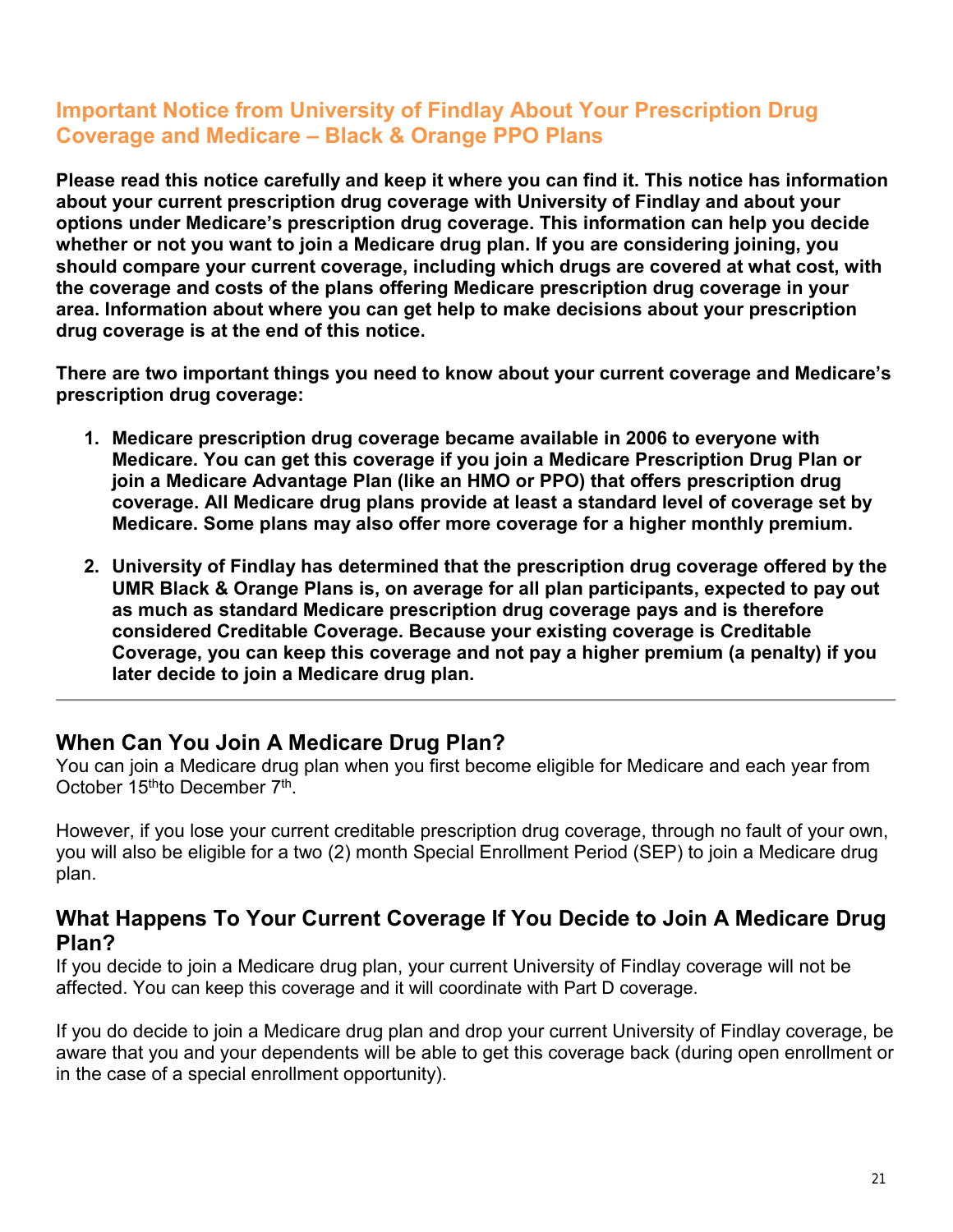### **When Will You Pay A Higher Premium (Penalty) To Join A Medicare Drug Plan?**

You should also know that if you drop or lose your current coverage with University of Findlay and don't join a Medicare drug plan within 63 continuous days after your current coverage ends, you may pay a higher premium (a penalty) to join a Medicare drug plan later.

If you go 63 continuous days or longer without creditable prescription drug coverage, your monthly premium may go up by at least 1% of the Medicare base beneficiary premium per month for every month that you did not have that coverage. For example, if you go nineteen months without creditable coverage, your premium may consistently be at least 19% higher than the Medicare base beneficiary premium. You may have to pay this higher premium (a penalty) as long as you have Medicare prescription drug coverage. In addition, you may have to wait until the following October to join.

#### **For More Information About This Notice Or Your Current Prescription Drug Coverage…**

Contact the person listed below for further information. **NOTE:** You'll get this notice each year. You will also get it before the next period you can join a Medicare drug plan, and if this coverage through University of Findlay changes. You also may request a copy of this notice at any time.

#### **For More Information About Your Options Under Medicare Prescription Drug Coverage…**

More detailed information about Medicare plans that offer prescription drug coverage is in the "Medicare & You" handbook. You'll get a copy of the handbook in the mail every year from Medicare. You may also be contacted directly by Medicare drug plans.

For more information about Medicare prescription drug coverage:

- Visit www.medicare.gov
- Call your State Health Insurance Assistance Program (see the inside back cover of your copy of the "Medicare & You" handbook for their telephone number) for personalized help
- Call 1-800-MEDICARE (1-800-633-4227). TTY users should call 1-877-486-2048.

If you have limited income and resources, extra help paying for Medicare prescription drug coverage is available. For information about this extra help, visit Social Security on the web at www.socialsecurity.gov, or call them at 1-800-772-1213 (TTY 1-800-325-0778).

**Remember: Keep this Creditable Coverage notice. If you decide to join one of the Medicare drug plans, you may be required to provide a copy of this notice when you join to show whether or not you have maintained creditable coverage and, therefore, whether or not you are required to pay a higher premium (a penalty).** 

 Name of Entity/Sender: University of Findlay Phone Number:

 Date: 01/01/2020 Contact--Position/Office: Kimberly Henley, Assistant Director of HR Address: 1000 N. Main Street, Findlay, OH 45840<br>Number: 419-434-4804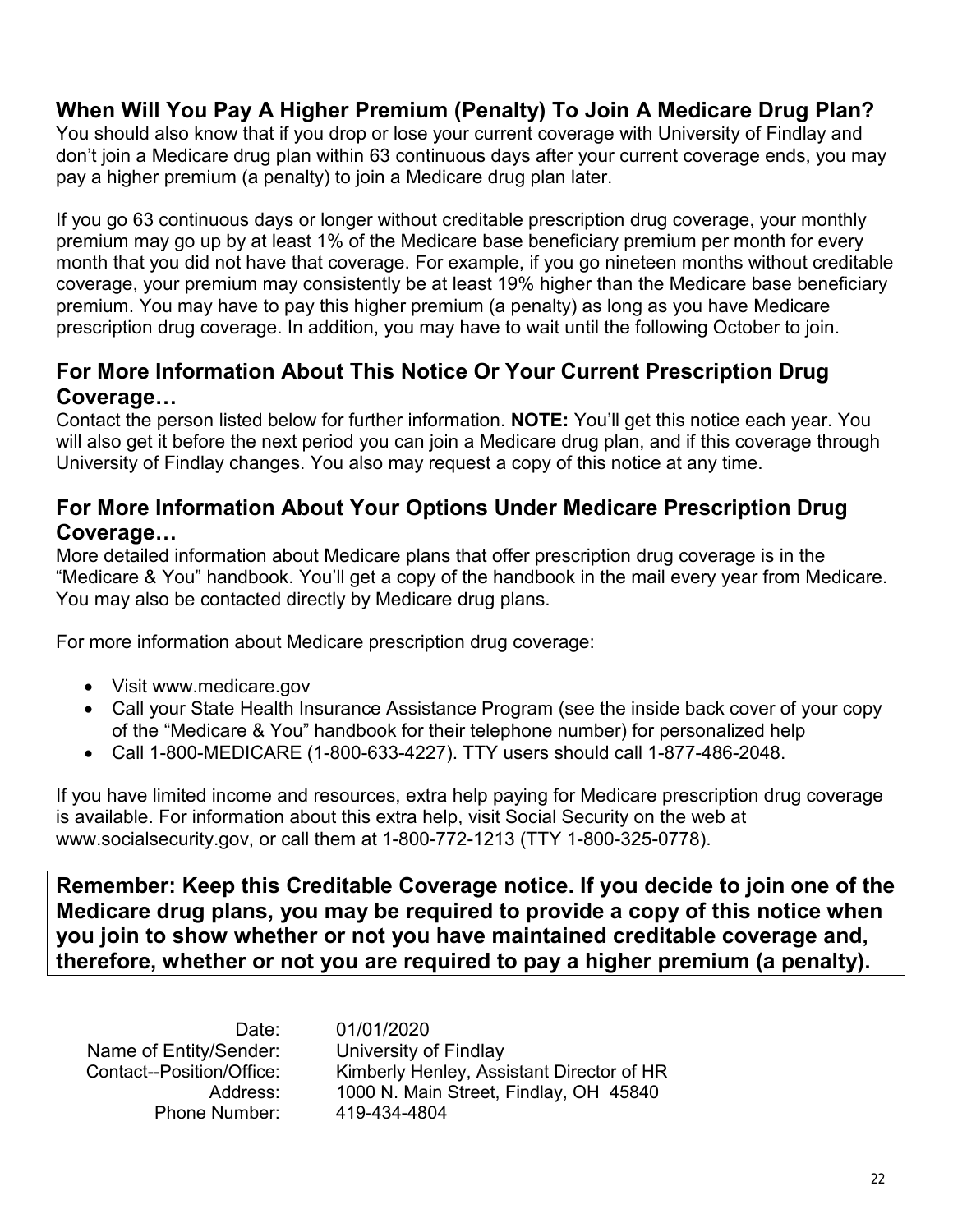#### **Important Notice from University of Findlay About Your Prescription Drug Coverage and Medicare – UMR HDHP**

**Please read this notice carefully and keep it where you can find it. This notice has information about your current prescription drug coverage with University of Findlay and about your options under Medicare's prescription drug coverage. This information can help you decide whether or not you want to join a Medicare drug plan. Information about where you can get help to make decisions about your prescription drug coverage is at the end of this notice.** 

**There are three important things you need to know about your current coverage and Medicare's prescription drug coverage:** 

- **1. Medicare prescription drug coverage became available in 2006 to everyone with Medicare. You can get this coverage if you join a Medicare Prescription Drug Plan or join a Medicare Advantage Plan (like an HMO or PPO) that offers prescription drug coverage. All Medicare drug plans provide at least a standard level of coverage set by Medicare. Some plans may also offer more coverage for a higher monthly premium.**
- **2. University of Findlay has determined that the prescription drug coverage offered by the UMR HDHP is, on average for all plan participants, NOT expected to pay out as much as standard Medicare prescription drug coverage pays. Therefore, your coverage is considered Non-Creditable Coverage. This is important because, most likely, you will get more help with your drug costs if you join a Medicare drug plan, than if you only have prescription drug coverage from the UMR HDHP. This also is important because it may mean that you may pay a higher premium (a penalty) if you do not join a Medicare drug plan when you first become eligible.**
- **3. You can keep your current coverage from UMR HDHP. However, because your coverage is non-creditable, you have decisions to make about Medicare prescription drug coverage that may affect how much you pay for that coverage, depending on if and when you join a drug plan. When you make your decision, you should compare your current coverage, including what drugs are covered, with the coverage and cost of the plans offering Medicare prescription drug coverage in your area. Read this notice carefully – It explains your options.**

#### **When Can You Join A Medicare Drug Plan?**

You can join a Medicare drug plan when you first become eligible for Medicare and each year from October 15<sup>th</sup> to December 7<sup>th</sup>.

#### **When Will You Pay A Higher Premium (Penalty) To Join A Medicare Drug Plan?**

Since the coverage under UMR HDHP, is not creditable, depending on how long you go without creditable prescription drug coverage you may pay a penalty to join a Medicare drug plan. Starting with the end of the last month that you were first eligible to join a Medicare drug plan but didn't join, if you go 63 continuous days or longer without prescription drug coverage that's creditable, your monthly premium may go up by at least 1% of the Medicare base beneficiary premium per month for every month that you did not have that coverage. For example, if you go nineteen months without creditable coverage, your premium may consistently be at least 19% higher than the Medicare base beneficiary premium. You may have to pay this higher premium (penalty) as long as you have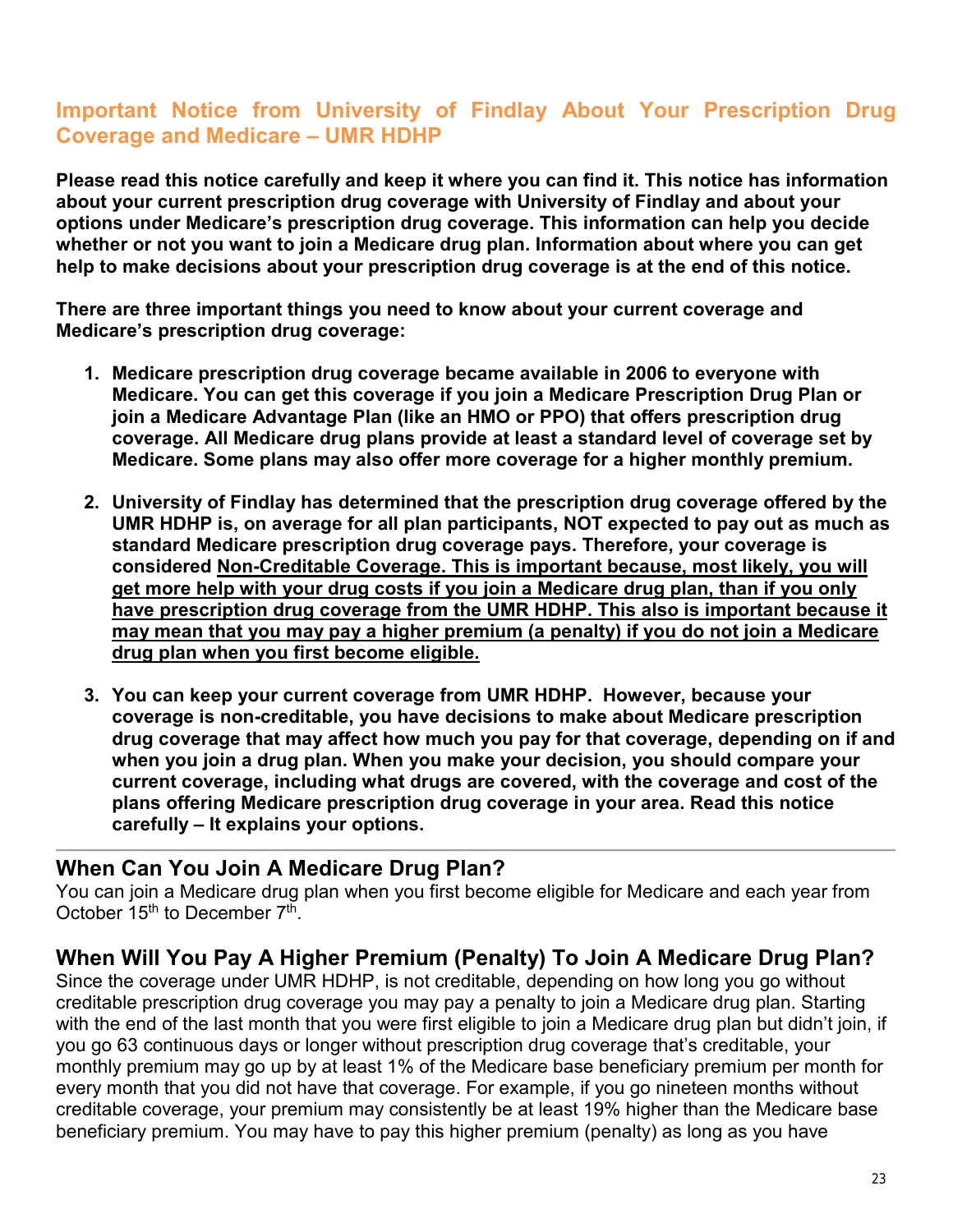Medicare prescription drug coverage. In addition, you may have to wait until the following October to join.

#### **What Happens to Your Current Coverage If You Decide to Join A Medicare Drug Plan?**

If you decide to join a Medicare drug plan, your current University of Findlay coverage will not be affected. You can keep this coverage and it will coordinate with Part D coverage.

If you do decide to join a Medicare drug plan and drop your current University of Findlay coverage, be aware that you and your dependents will be able to get this coverage back (during open enrollment or in the case of a special enrollment opportunity).

#### **For More Information About This Notice or Your Current Prescription Drug Coverage…**

Contact the person listed below for further information. **NOTE:** You'll get this notice each year. You will also get it before the next period you can join a Medicare drug plan and if this coverage through University of Findlay changes. You also may request a copy of this notice at any time.

#### **For More Information About Your Options Under Medicare Prescription Drug Coverage…**

More detailed information about Medicare plans that offer prescription drug coverage is in the "Medicare & You" handbook. You'll get a copy of the handbook in the mail every year from Medicare. You may also be contacted directly by Medicare drug plans. For more information about Medicare prescription drug coverage:

- Visit www.medicare.gov
- Call your State Health Insurance Assistance Program (see the inside back cover of your copy of the "Medicare & You" handbook for their telephone number) for personalized help
- Call 1-800-MEDICARE (1-800-633-4227). TTY users should call 1-877-486-2048.

If you have limited income and resources, extra help paying for Medicare prescription drug coverage is available. For information about this extra help, visit Social Security on the web at www.socialsecurity.gov, or call them at 1-800-772-1213 (TTY 1-800-325-0778).

 Name of Entity/Sender: University of Findlay Phone Number: 419-434-4804

 Date: 01/01/2020 Contact--Position/Office: Kimberly Henley, Assistant Director of HR Address: 1000 N. Main Street, Findlay, OH 45840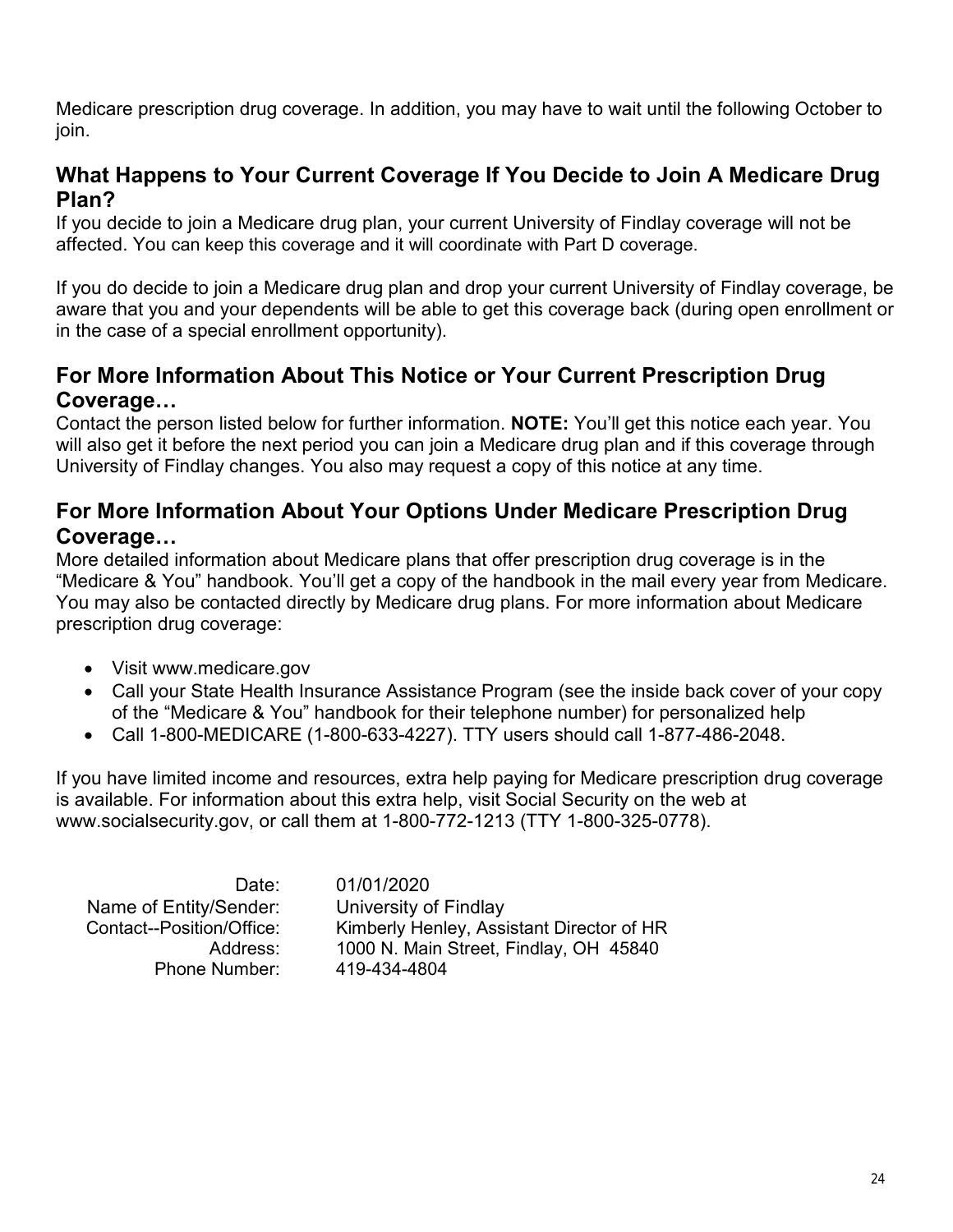#### **Premium Assistance Under Medicaid and the Children's Health Insurance Program (CHIP)**

If you or your children are eligible for Medicaid or CHIP and you're eligible for health coverage from your employer, your state may have a premium assistance program that can help pay for coverage, using funds from their Medicaid or CHIP programs. If you or your children aren't eligible for Medicaid or CHIP, you won't be eligible for these premium assistance programs but you may be able to buy individual insurance coverage through the Health Insurance Marketplace. For more information, visit **www.healthcare.gov**.

If you or your dependents are already enrolled in Medicaid or CHIP and you live in a State listed below, contact your State Medicaid or CHIP office to find out if premium assistance is available.

If you or your dependents are NOT currently enrolled in Medicaid or CHIP, and you think you or any of your dependents might be eligible for either of these programs, contact your State Medicaid or CHIP office or dial **1-877-KIDS NOW** or **www.insurekidsnow.gov** to find out how to apply. If you qualify, ask your state if it has a program that might help you pay the premiums for an employer-sponsored plan.

If you or your dependents are eligible for premium assistance under Medicaid or CHIP, as well as eligible under your employer plan, your employer must allow you to enroll in your employer plan if you aren't already enrolled. This is called a "special enrollment" opportunity, and **you must request coverage within 60 days of being determined eligible for premium assistance**. If you have questions about enrolling in your employer plan, contact the Department of Labor at **www.askebsa.dol.gov** or call **1-866-444-EBSA (3272)**.

**If you live in one of the following states, you may be eligible for assistance paying your employer health plan premiums. The following list of states is current as of January 31, 2019. Contact your State for more information on eligibility –** 

| <b>ALABAMA - Medicaid</b>                             | <b>FLORIDA - Medicaid</b>                        |
|-------------------------------------------------------|--------------------------------------------------|
| Website: http://myalhipp.com/                         | Website: http://flmedicaidtplrecovery.com/hipp/  |
| Phone: 1-855-692-5447                                 | Phone: 1-877-357-3268                            |
| <b>ALASKA - Medicaid</b>                              | <b>GEORGIA - Medicaid</b>                        |
| The AK Health Insurance Premium Payment Program       | Website: Medicaid                                |
| Website: http://myakhipp.com/                         | www.medicaid.georgia.gov                         |
| Phone: 1-866-251-4861                                 | - Click on Health Insurance Premium Payment      |
| Email: CustomerService@MyAKHIPP.com                   | (HIPP)                                           |
| Medicaid<br>Eligibility:                              | Phone: 404-656-4507                              |
| http://dhss.alaska.gov/dpa/Pages/medicaid/default.asp |                                                  |
| X                                                     |                                                  |
| <b>ARKANSAS - Medicaid</b>                            | <b>INDIANA - Medicaid</b>                        |
| Website: http://myarhipp.com/                         | Healthy Indiana Plan for low-income adults 19-64 |
| Phone: 1-855-MyARHIPP (855-692-7447)                  | Website: http://www.in.gov/fssa/hip/             |
|                                                       | Phone: 1-877-438-4479                            |
|                                                       | All other Medicaid                               |
|                                                       | Website: http://www.indianamedicaid.com          |
|                                                       | Phone 1-800-403-0864                             |
| <b>IOWA-Medicaid</b>                                  | <b>KANSAS - Medicaid</b>                         |
| Website: http://dhs.iowa.gov/hawk-i                   | Website: http://www.kdheks.gov/hcf/              |
| Phone: 1-800-257-8563                                 |                                                  |
|                                                       | Phone: 1-785-296-3512                            |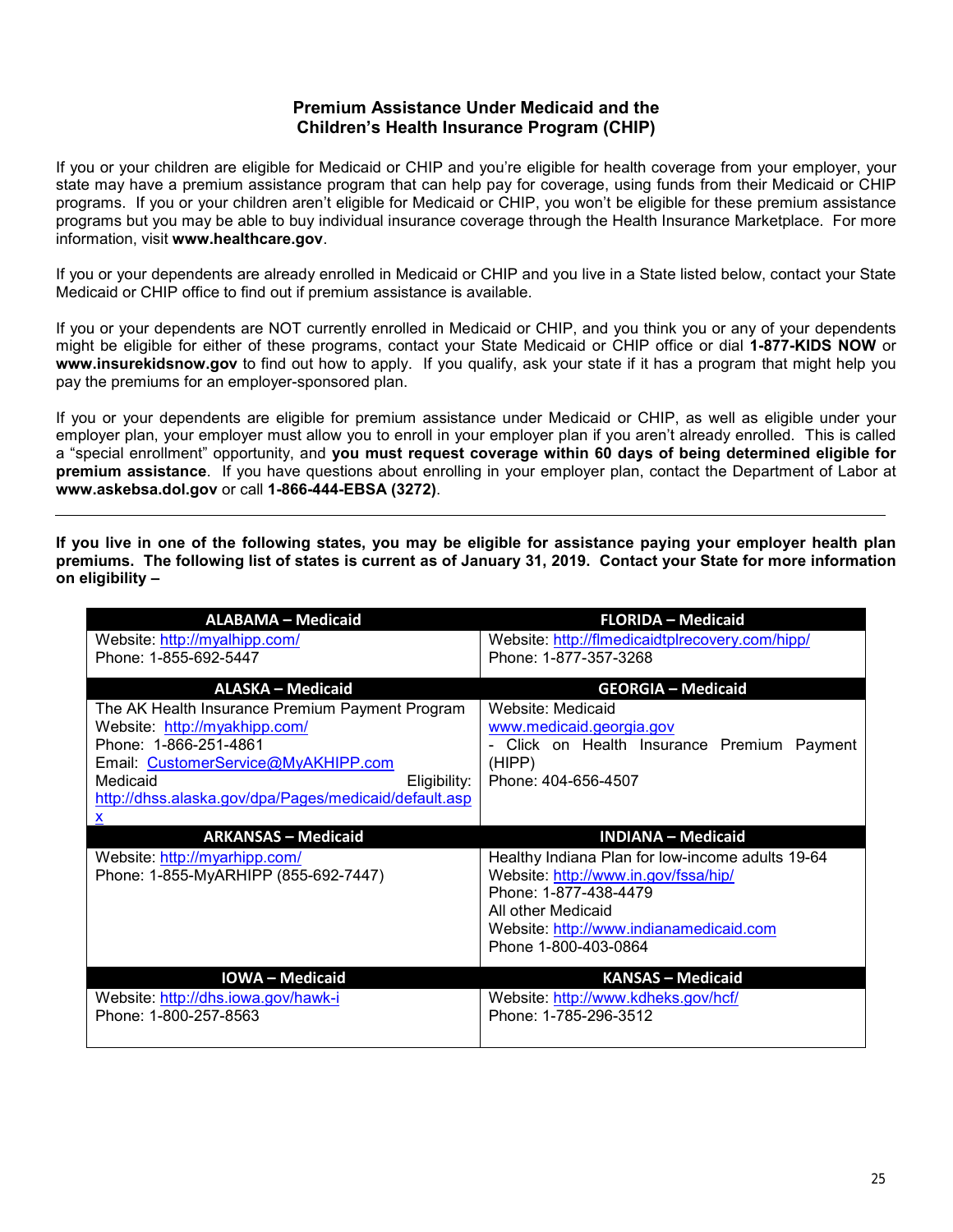| <b>KENTUCKY - Medicaid</b>                           | <b>NEW HAMPSHIRE - Medicaid</b>                                                                         |
|------------------------------------------------------|---------------------------------------------------------------------------------------------------------|
| Website: https://chfs.ky.gov                         | Website: https://www.dhhs.nh.gov/oii/hipp.htm                                                           |
| Phone: 1-800-635-2570                                | Phone: 603-271-5218                                                                                     |
|                                                      | Toll-Free: 1-800-852-3345, ext 5218                                                                     |
| <b>LOUISIANA - Medicaid</b>                          | <b>NEW JERSEY - Medicaid and CHIP</b>                                                                   |
| Website:                                             | Medicaid Website:                                                                                       |
| http://dhh.louisiana.gov/index.cfm/subhome/1/n/331   | http://www.state.nj.us/humanservices/                                                                   |
| Phone: 1-888-695-2447                                | dmahs/clients/medicaid/                                                                                 |
|                                                      | Medicaid Phone: 609-631-2392                                                                            |
|                                                      | CHIP Website: http://www.njfamilycare.org/index.html<br>CHIP Phone: 1-800-701-0710                      |
| <b>MAINE - Medicaid</b>                              | <b>NEW YORK - Medicaid</b>                                                                              |
| Website:<br>http://www.maine.gov/dhhs/ofi/public-    | Website:                                                                                                |
| assistance/index.html                                | https://www.health.ny.gov/health_care/medicaid/                                                         |
| Phone: 1-800-442-6003                                | Phone: 1-800-541-2831                                                                                   |
| TTY: Maine relay 711                                 |                                                                                                         |
| <b>MASSACHUSETTS - Medicaid and CHIP</b>             | <b>NORTH CAROLINA - Medicaid</b>                                                                        |
| Website:                                             | Website: https://dma.ncdhhs.gov/                                                                        |
| http://www.mass.gov/eohhs/gov/departments/masshe     | Phone: 919-855-4100                                                                                     |
| alth/                                                |                                                                                                         |
| Phone: 1-800-862-4840                                |                                                                                                         |
| <b>MINNESOTA - Medicaid</b>                          | <b>NORTH DAKOTA - Medicaid</b>                                                                          |
| Website:                                             | Website:                                                                                                |
| https://mn.gov/dhs/people-we-serve/seniors/health-   | http://www.nd.gov/dhs/services/medicalserv/medicaid/                                                    |
| care/health-care-programs/programs-and-              | Phone: 1-844-854-4825                                                                                   |
| services/other-insurance.jsp                         |                                                                                                         |
| Phone: 1-800-657-3739 or 651-431-2670                |                                                                                                         |
| <b>MISSOURI - Medicaid</b><br>Website:               | <b>OKLAHOMA - Medicaid and CHIP</b><br>Website: http://www.insureoklahoma.org                           |
| http://www.dss.mo.gov/mhd/participants/pages/hipp.ht | Phone: 1-888-365-3742                                                                                   |
| m                                                    |                                                                                                         |
| Phone: 573-751-2005                                  |                                                                                                         |
| <b>MONTANA - Medicaid</b>                            | <b>OREGON - Medicaid and CHIP</b>                                                                       |
| Website:                                             | Website:                                                                                                |
| http://dphhs.mt.gov/MontanaHealthcarePrograms/HIP    | http://healthcare.oregon.gov/Pages/index.aspx                                                           |
| P<br>Phone: 1-800-694-3084                           | http://www.oregonhealthcare.gov/index-es.html<br>Phone: 1-800-699-9075                                  |
|                                                      |                                                                                                         |
| <b>NEBRASKA - Medicaid</b>                           | <b>PENNSYLVANIA - Medicaid</b>                                                                          |
| Website: http://www.ACCESSNebraska.ne.gov            | Website:                                                                                                |
| Phone: (855) 632-7633<br>Lincoln: (402) 473-7000     | http://www.dhs.pa.gov/provider/medicalassistance/hea<br>Ithinsurancepremiumpaymenthippprogram/index.htm |
| Omaha: (402) 595-1178                                | Phone: 1-800-692-7462                                                                                   |
| <b>NEVADA - Medicaid</b>                             | <b>RHODE ISLAND - Medicaid</b>                                                                          |
| Medicaid Website: http://dhcfp.nv.gov                | Website: http://www.eohhs.ri.gov/                                                                       |
| Medicaid Phone: 1-800-992-0900                       | Phone: 855-697-4347                                                                                     |
|                                                      |                                                                                                         |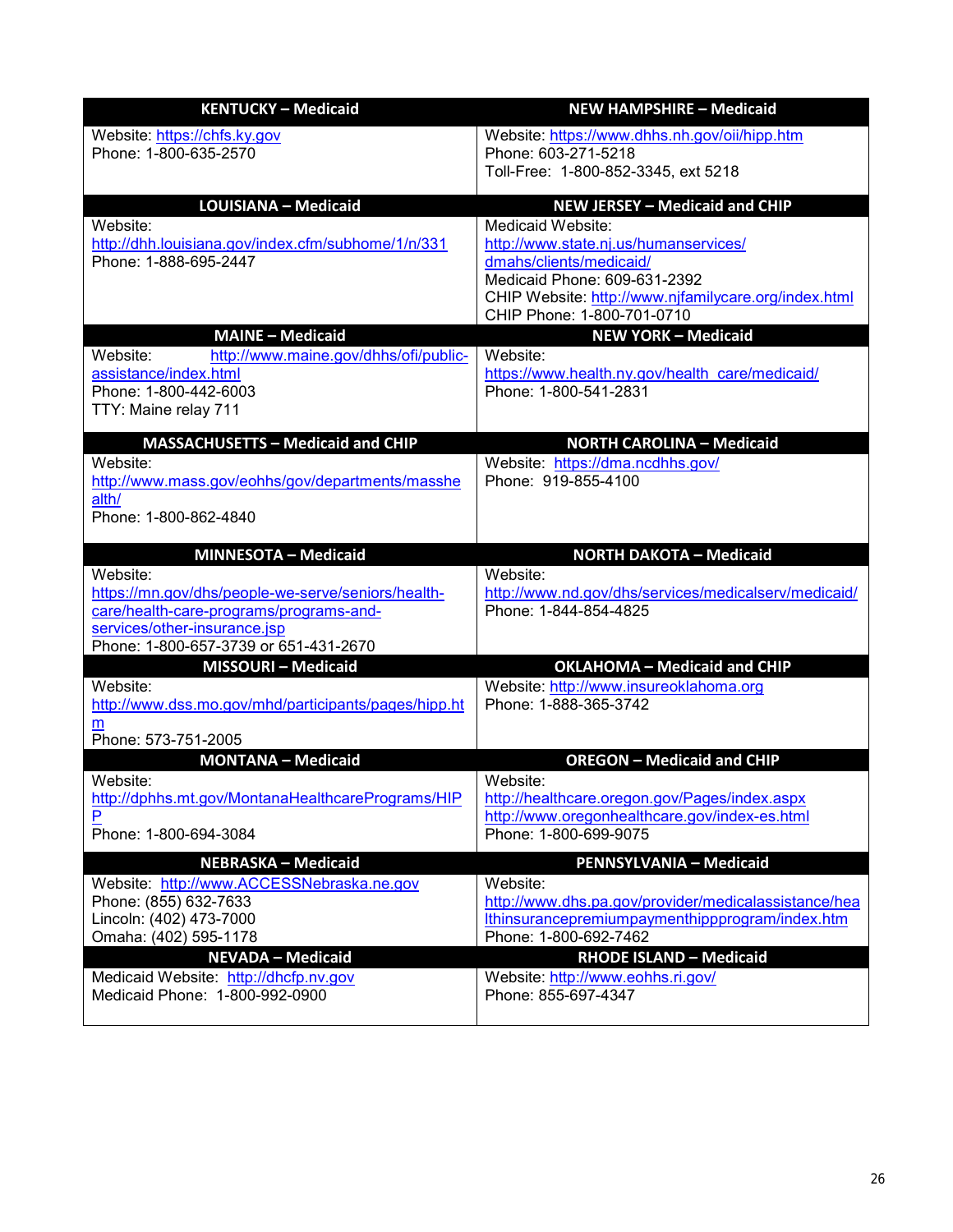| <b>SOUTH CAROLINA - Medicaid</b>             | VIRGINIA - Medicaid and CHIP                            |
|----------------------------------------------|---------------------------------------------------------|
| Website: https://www.scdhhs.gov              | Medicaid<br>Website:                                    |
| Phone: 1-888-549-0820                        | http://www.coverva.org/programs premium assistance.     |
|                                              | cfm                                                     |
|                                              | Medicaid Phone: 1-800-432-5924                          |
|                                              | CHIP<br>Website:                                        |
|                                              | http://www.coverva.org/programs premium assistance.     |
|                                              | cfm                                                     |
|                                              | CHIP Phone: 1-855-242-8282                              |
| <b>SOUTH DAKOTA - Medicaid</b>               | <b>WASHINGTON - Medicaid</b>                            |
| Website: http://dss.sd.gov                   | Website: http://www.hca.wa.gov/free-or-low-cost-health- |
| Phone: 1-888-828-0059                        | care/program-administration/premium-payment-program     |
|                                              | Phone: 1-800-562-3022 ext. 15473                        |
|                                              |                                                         |
| <b>TEXAS - Medicaid</b>                      | <b>WEST VIRGINIA - Medicaid</b>                         |
| Website: http://gethipptexas.com/            | Website: http://mywvhipp.com/                           |
| Phone: 1-800-440-0493                        | Toll-free phone: 1-855-MyWVHIPP (1-855-699-8447)        |
|                                              |                                                         |
|                                              |                                                         |
| <b>UTAH - Medicaid and CHIP</b>              | <b>WISCONSIN - Medicaid and CHIP</b>                    |
| Medicaid Website: https://medicaid.utah.gov/ | Website:                                                |
| CHIP Website: http://health.utah.gov/chip    | https://www.dhs.wisconsin.gov/publications/p1/p10095.p  |
| Phone: 1-877-543-7669                        | df                                                      |
|                                              | Phone: 1-800-362-3002                                   |
| <b>VERMONT-Medicaid</b>                      | <b>WYOMING - Medicaid</b>                               |
| Website: http://www.greenmountaincare.org/   | Website: https://health.wyo.gov/healthcarefin/medicaid/ |
| Phone: 1-800-250-8427                        | Phone: 307-777-7531                                     |
|                                              |                                                         |

To see if any other states have added a premium assistance program since January 31, 2019, or for more information on special enrollment rights, contact either:

Employee Benefits Security Administration Centers for Medicare & Medicaid Services **www.dol.gov/agencies/ebsa www.cms.hhs.gov**<br>1-866-444-EBSA (3272) 1-877-267-2323, Me

U.S. Department of Labor U.S. Department of Health and Human Services 1-877-267-2323, Menu Option 4, Ext. 61565

#### **Paperwork Reduction Act Statement**

According to the Paperwork Reduction Act of 1995 (Pub. L. 104-13) (PRA), no persons are required to respond to a collection of information unless such collection displays a valid Office of Management and Budget (OMB) control number. The Department notes that a Federal agency cannot conduct or sponsor a collection of information unless it is approved by OMB under the PRA, and displays a currently valid OMB control number, and the public is not required to respond to a collection of information unless it displays a currently valid OMB control number. See 44 U.S.C. 3507. Also, notwithstanding any other provisions of law, no person shall be subject to penalty for failing to comply with a collection of information if the collection of information does not display a currently valid OMB control number. See 44 U.S.C. 3512.

The public reporting burden for this collection of information is estimated to average approximately seven minutes per respondent. Interested parties are encouraged to send comments regarding the burden estimate or any other aspect of this collection of information, including suggestions for reducing this burden, to the U.S. Department of Labor, Employee Benefits Security Administration, Office of Policy and Research, Attention: PRA Clearance Officer, 200 Constitution Avenue, N.W., Room N-5718, Washington, DC 20210 or email ebsa.opr@dol.gov and reference the OMB Control Number 1210-0137.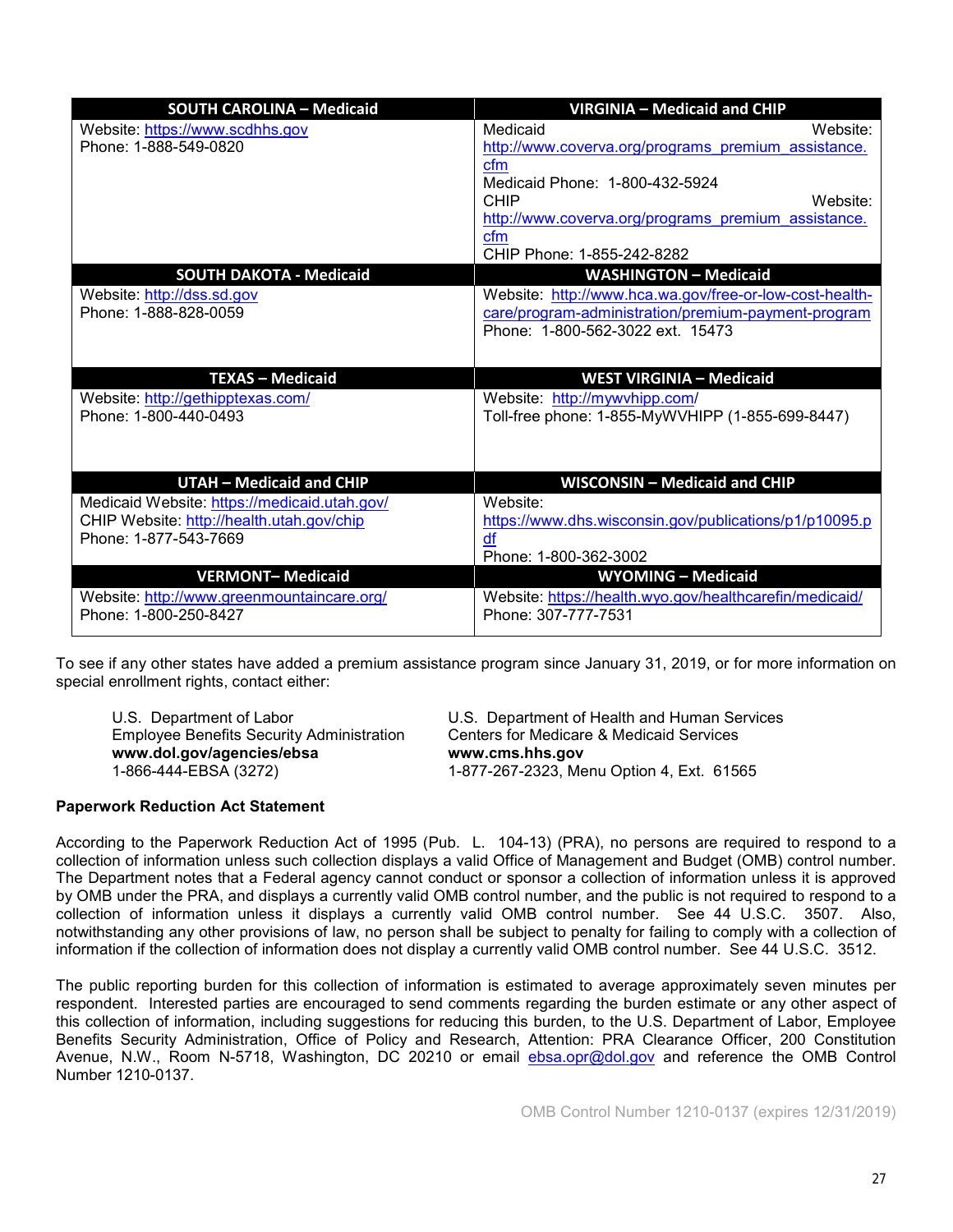

**New Health Insurance Marketplace Coverage Options and Your Health Coverage**

Form Approved OMBNo.1210-0149 (expires 5-31-2020)

#### **PART A: General Information**

When key parts of the health care law take effect in 2014, there will be a new way to buy health insurance: the Health Insurance Marketplace. To assist you as you evaluate options for you and your family, this notice provides some basic information about the new Marketplace and employment based health coverage offered by your employer.

#### **What is the Health Insurance Marketplace?**

The Marketplace is designed to help you find health insurance that meets your needs and fits your budget. The Marketplace offers "one-stop shopping" to find and compare private health insurance options. You may also be eligible for a new kind of tax credit that lowers your monthly premium right away. Open enrollment for health insurance coverage through the Marketplace begins in October 2013 for coverage starting as early as January 1, 2014.

#### **Can I Save Money on my Health Insurance Premiums in the Marketplace?**

You may qualify to save money and lower your monthly premium, but only if your employer does not offer coverage, or offers coverage that doesn't meet certain standards. The savings on your premium that you're eligible for depends on your household income.

#### **Does Employer Health Coverage Affect Eligibility for Premium Savings through the Marketplace?**

Yes. If you have an offer of health coverage from your employer that meets certain standards, you will not be eligible for a tax credit through the Marketplace and may wish to enroll in your employer's health plan. However, you may be eligible for a tax credit that lowers your monthly premium, or a reduction in certain cost-sharing if your employer does not offer coverage to you at all or does not offer coverage that meets certain standards. If the cost of a plan from your employer that would cover you (and not any other members of your family) is more than 9.5% of your household income for the year, or if the coverage your employer provides does not meet the "minimum value" standard set by the Affordable Care Act, you may be eligible for a tax credit.1

Note: If you purchase a health plan through the Marketplace instead of accepting health coverage offered by your employer, then you may lose the employer contribution (if any) to the employer-offered coverage. Also, this employer contribution -as well as your employee contribution to employer-offered coverage- is often excluded from income for Federal and State income tax purposes. Your payments for coverage through the Marketplace are made on an aftertax basis.

#### **How Can I Get More Information?**

For more information about your coverage offered by your employer, please check your summary plan description or contact human resources.

The Marketplace can help you evaluate your coverage options, including your eligibility for coverage through the Marketplace and its cost. Please visit HealthCare.gov for more information, including an online application for health insurance coverage and contact information for a Health Insurance Marketplace in your area.

<sup>1</sup> An employer - sponsored health plan meets the "minimum value standard" if the plan's share of the total allowed benefit costs covered by the plan is no less than 60 percent of such costs.